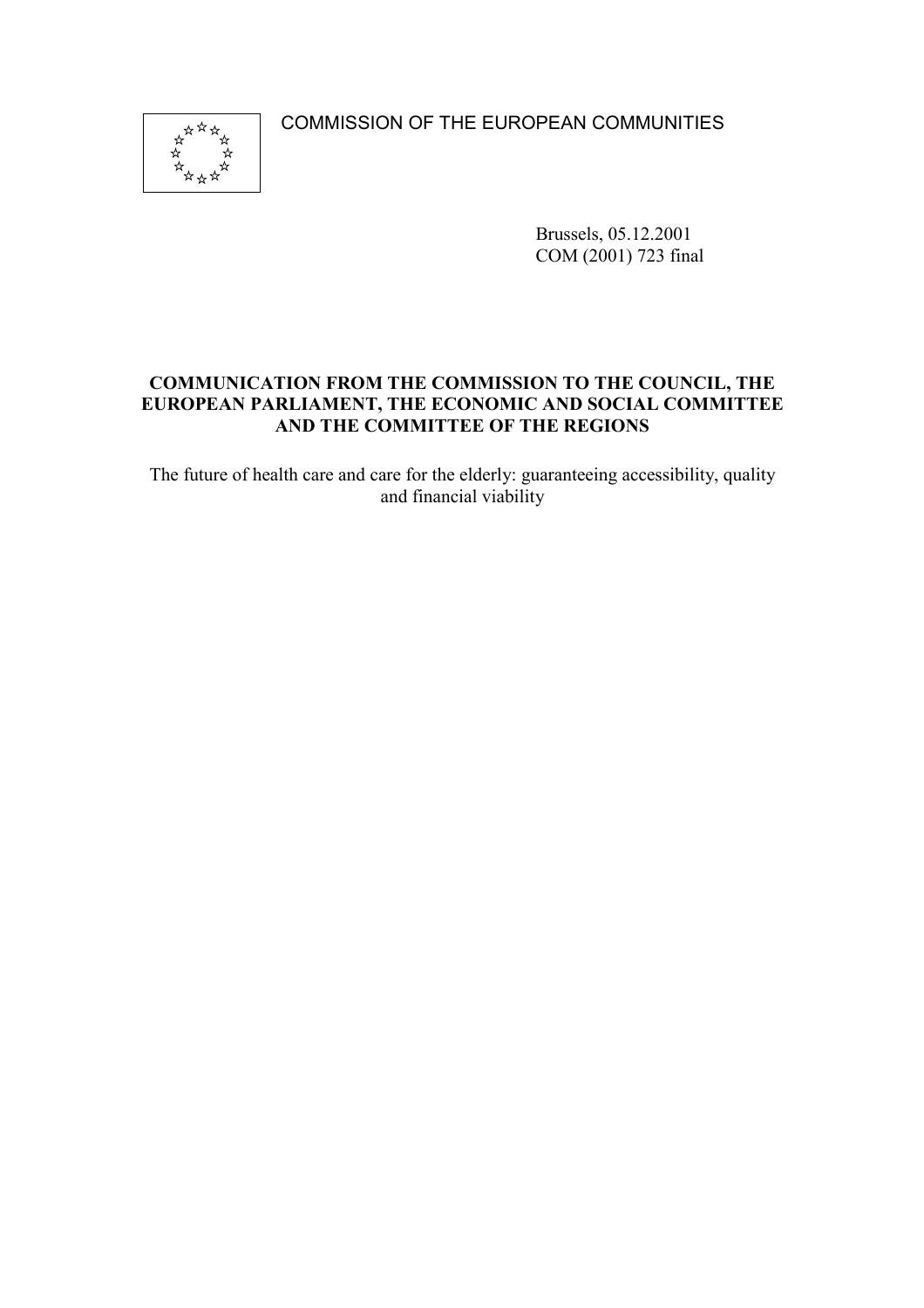# **TABLE OF CONTENTS**

| $\mathbf{1}$   | The impact of demographic ageing on health care systems and expenditure4     |  |
|----------------|------------------------------------------------------------------------------|--|
| $\overline{2}$ |                                                                              |  |
| 3              |                                                                              |  |
|                | The diversity of national systems and the contribution of Community policies |  |
| $\mathbf{1}$   |                                                                              |  |
| $\overline{2}$ |                                                                              |  |
|                |                                                                              |  |
| $\mathbf{1}$   |                                                                              |  |
| $\overline{2}$ |                                                                              |  |
| 3              |                                                                              |  |
|                |                                                                              |  |
|                |                                                                              |  |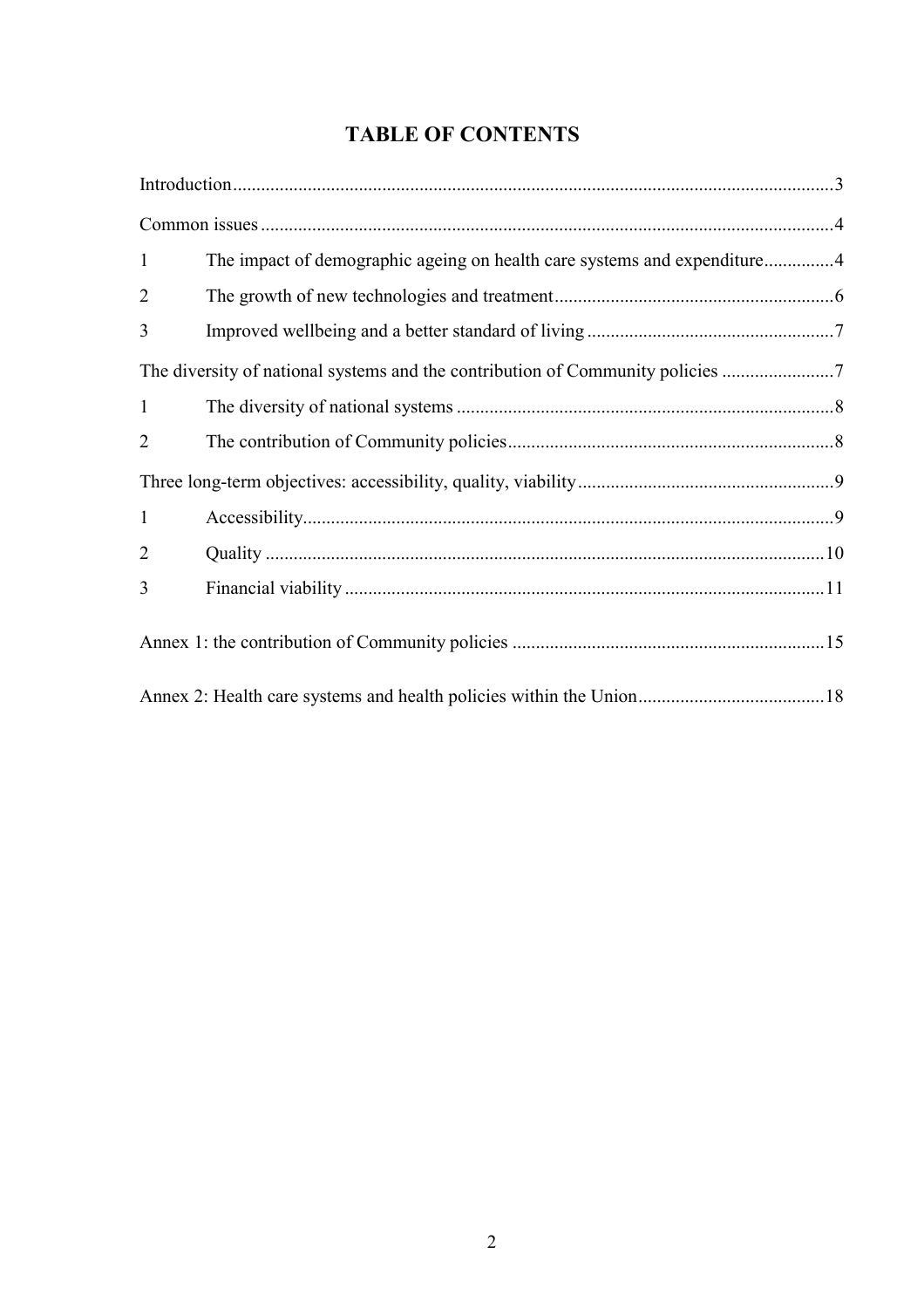#### Introduction

For Europeans, a high level of protection against the risk of illness and dependence is a vital asset that must be preserved and adapted to the concerns of the modern world, particularly demographic ageing.

This prompted the Lisbon European Council of March 2000 to stress that social protection systems needed to be reformed in order to be able to continue to provide good quality health services. Subsequently, in June 2001, the Göteborg European Council called on the Council, "*in conformity with the open method of coordination and on the basis of a joint report of the Social Protection Committee and the Economic Policy Committee (...) to prepare a progress report for the Spring 2002 European Council on guidelines in the field of health and care for the elderly. The results of the work will be integrated into the Broad Economic Policy Guidelines*".  $(843)$ 

Accordingly, and in the spirit of the conclusions of the Lisbon European Council, which define the open method of coordination as being based on partnerships between different actors, within their respective powers, the Commission hopes that this communication will contribute to achieving the task conferred upon it by the Göteborg European Council.

The EU has an overall health situation and health care systems among the best in the world. The widespread extension of cover against sickness and invalidity, along with other factors such as the rise in the per capita standard of living, improved living conditions and better lifestyles, not to mention better health education, is one of the main reasons for this.<sup>1</sup>. It is what has made it possible to shield people from the financial consequences of ill-health and at the same time to sustain the rapid, ongoing progress in medicine and treatments. It therefore represents an essential part of the operation of health systems in general and the substantial share it represents in overall health expenditure makes this branch of social protection the largest behind retirement and survivors' pensions.

Total health care spending rose from around 5% of GDP in 1970 to over 8% in 1998, with most of this increase occurring before 1990. Public health care spending followed the same trend, growing faster than GDP from 1970 to 1990 (rising from 3.9% of GDP to some 6%), and at a slightly lower rate since 1990, in particular as a result of efforts to rein in public spending in all Member States. Since 1999, however, health expenditure has returned to a level of growth higher than GDP in several countries<sup>2</sup>.

<sup>&</sup>lt;sup>1</sup> The overall performance of health care provision does not depend directly on the volume of expenditure on health and therefore on the care system. While in Germany, for instance, this expenditure care amounted to more than 10% of GDP in 1999 (the highest in the European Union) compared with 7% in Spain, people in Germany can expect to live two years less than people in Spain; life expectancy in Germany is lower than that of British men and equal to that of British women, although the United Kingdom spends considerably less on health care  $(6.8\% \text{ of GDP})$ .<br><sup>2</sup> See graph 1, Annex 3.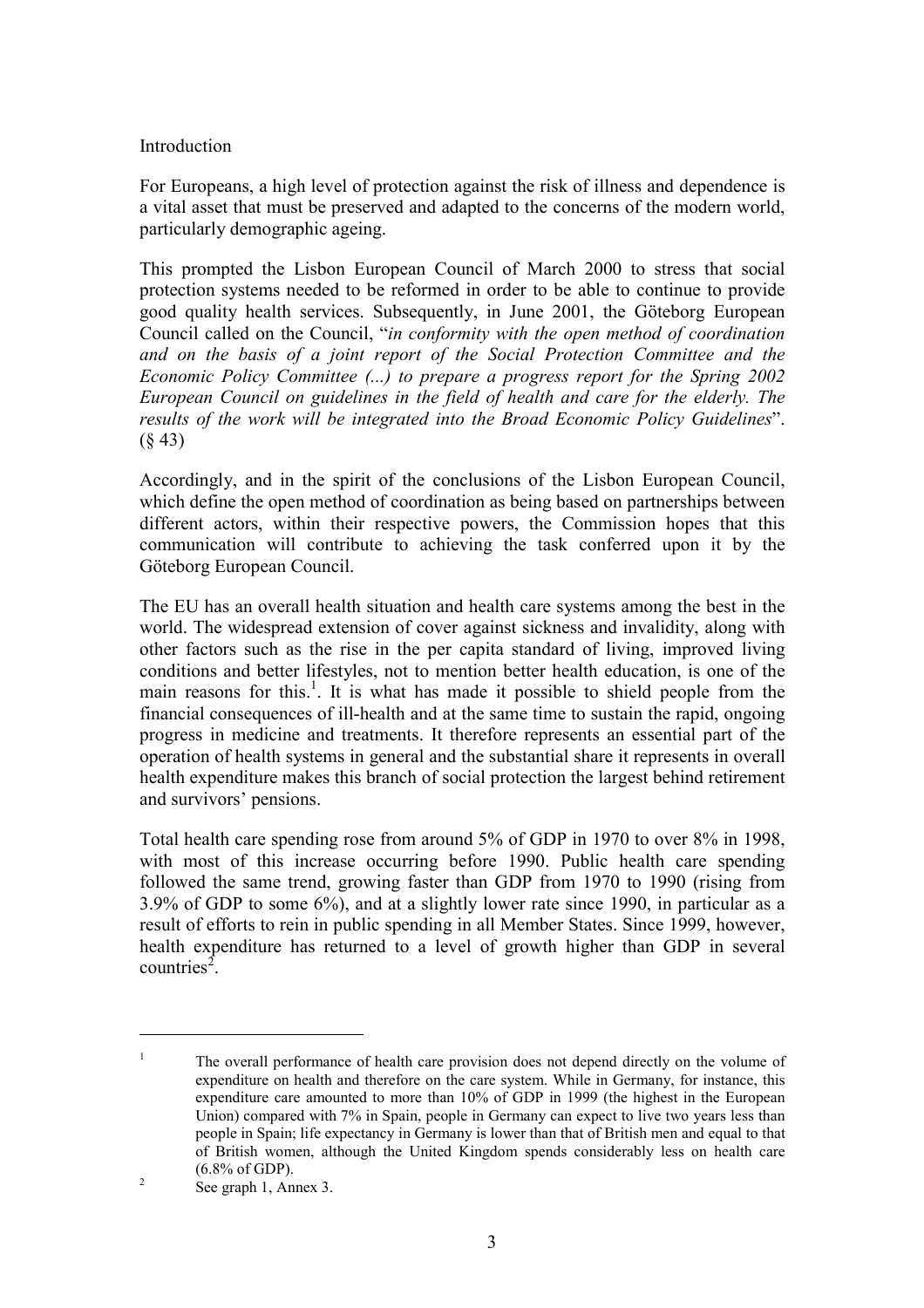Health care systems in the European Union face the challenge of attaining at the same time the three-fold objective of access to health care for all, a high level of quality in health care and ensuring the financial viability of health care systems.

# **COMMON ISSUES**

## **1 The impact of demographic ageing on health care systems and expenditure**

The ageing of the population involves two aspects:

- People *live longer<sup>3</sup>*. Since 1970, life expectancy at birth has risen by 5.5 years for women and almost five years for men. Despite substantial differences — men in Sweden and women in France had a life expectancy three years higher than their Finnish and Irish counterparts in 1997 — average life expectancy in the EU is one of the highest in the world and is continuing to rise. In 2000, it was 74.7 years for men born in that year and 81.1 years for women: in 2050, according to Eurostat's base scenario, it will be 79.7 and 85.1 years respectively. This higher life expectancy at birth also means higher life expectancy in "good health" and in the absence of disability.
- There are *more elderly people*. The share of the total European population older than 65 is set to increase — from 16.1% in 2000 to 22% by 2025 and 27.5% by 2050; the share of the population aged over 80 years (3.6% in 2000) is expected to reach 6% by 2025 and 10% by 2050<sup>4</sup>.

While these trends are difficult to ascertain with accuracy, they may have major consequences on developments in *health care systems*. The fact is that per capita health expenditure increases sharply after the age of 65 and even more sharply after the age of 80. Old people's greater morbidity (often as a result of a combination of illnesses), the seriousness and more chronic nature of age-related diseases, which can lead to dependence on others, are just some of the factors that explain this distribution of expenditure by age group. The health information system envisaged in the proposal pending for a public health action programme will enhance knowledge on these issues.

It is nevertheless difficult to predict the state of health that old people will experience in the future, or the life expectancy "in good health" of the generations due to turn 60 in around 2030. The first difficulty is that health care expenditure is concentrated during the last year of life, whatever age the person is, and that intensive care costs during this last year of life are lower if the person is very old. Moreover, improved standards of living and better education (which, alongside the health system, are the main determinants of health) may help to improve the overall health of the population by encouraging people to adopt healthier lifestyles and a prevention-based attitude. This could postpone the age at which health care consumption increases, and reduce the risk of high dependence among the oldest people. But, conversely, these older

 $\frac{3}{4}$  See graph 2, Annex 3.<br>See graph 3, Annex 3.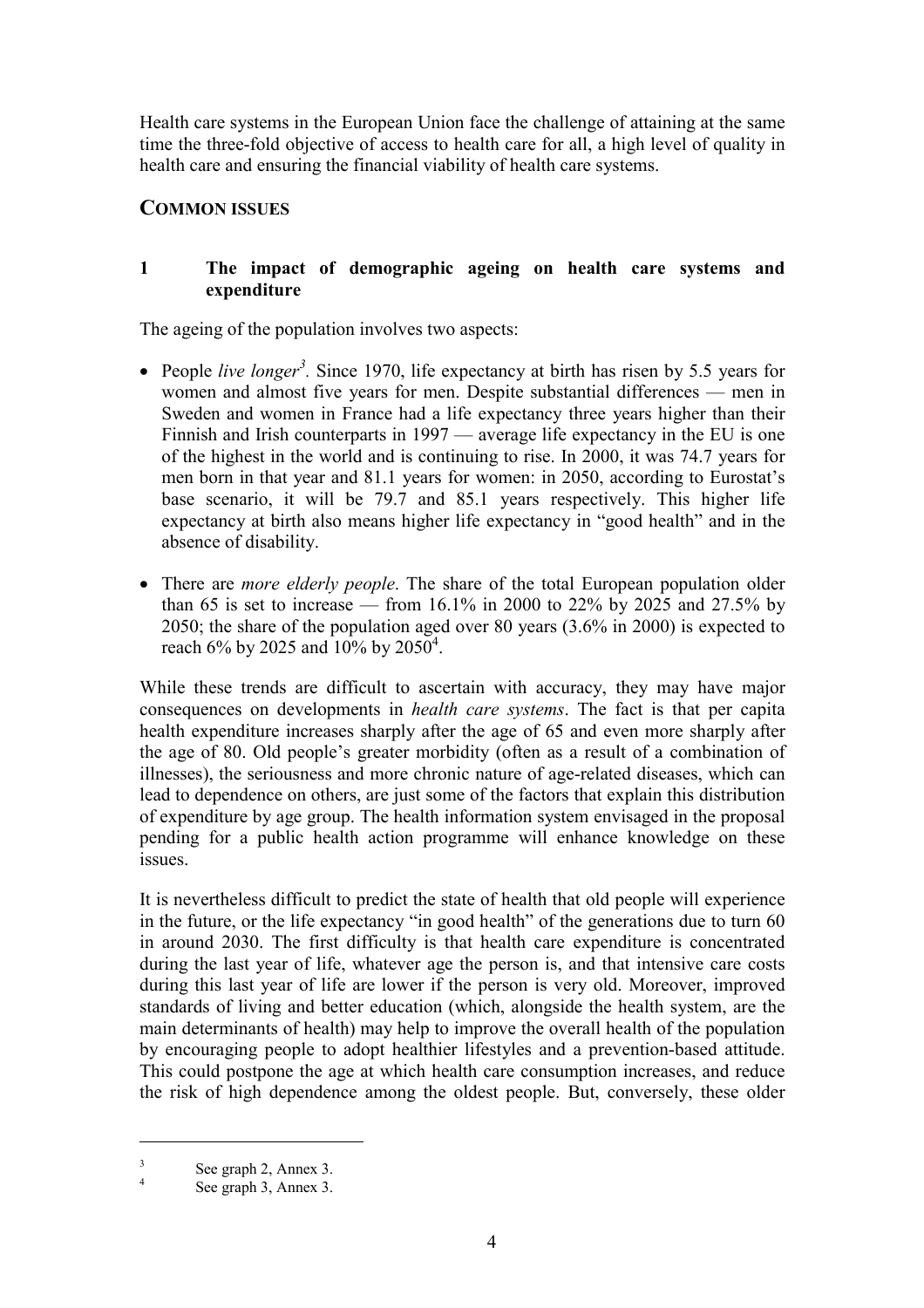persons, more accustomed to a high level of health care, may demand the latest treatments, which are probably more costly.

It is also clear that the increase in the numbers of elderly people will increase the pressure on the public sector for long-term care. Age-related illnesses, which may be serious enough to make sufferers completely dependent on others, require long-term care (outpatient care, in long-stay units or in psychiatric units). Such care is not a matter for the "conventional" health system, but for the medical-social sector. The increase in the number of smaller and more unstable family structures could undermine the family networks of solidarity and make the provision of health and care within families more difficult to continue. Consequently, if the number of people requiring long-term care increases, and given the rise in employment rate for women (the primary informal care providers), specific measures will have to be taken. The factors related to how provision is organised are thus crucially important in this context.

This nature of the effects of ageing is reflected in the estimates of its impact on public expenditure carried out by the Economic Policy Committee of the European Union by national correspondents in the working party on ageing, using a simple methodology but one which is not without its uncertainties<sup>5</sup>:

- If the basic scenarios showing population trends are confirmed, public expenditure on *health care* could increase for the period 2000-2050 by between 0.7 GDP points (low hypothesis for DK) and 2.3 GDP points (IRL). While public health expenditure in 2000 ranged from 4.6% (UK and FIN) to 6.2% of GDP (F), the same range is expected to be 5.6% (UK and NL) to 8.2% (IRL) of GDP in 2050. Expenditure on the 0-64 year age group in all countries is expected to rise (from 0.2 to 0.7 GDP points). The overall rise for most Member States for this half century ranges from 1 to 1.5 GDP points, not a substantial increase in relation to the level reached today, and only three Member States are expected to record a rise of over 2 GDP points (D, IRL and A).
- The impact of demographic trends on long-term care (according to the same scenarios), would be greater in countries which already have structured methods of covering costs and consequently high levels of expenditure even now (between 1.5% and 3% of GDP). Sweden, Finland, Denmark, the Netherlands, which fall into this group, would thus see demographic ageing generate a spontaneous increase in long-term care expenditure of approximately 1.7-2.5 GDP points, i.e. an almost twofold increase. Six other countries - which, with the exception of the UK, all spent less than 1% of GDP on this care - would record more moderate increases (between 0.2 and 1 GDP point). However, these countries could experience changes in their cost coverage structure with a move towards greater formalisation driven by the increase in the population groups concerned and by social changes, which could generate a rise in the proportion this care represents in public expenditure and GDP. These foreseeable trends would bring the need to define

<sup>&</sup>lt;sup>5</sup> The structure of expenditure on health care and long-term care by age group was combined with demographic projections in order to arrive at estimated future public expenditure. As shown in the working party report, it is thus more of a "snapshot" of the incidence of demographic trends than of "actual" public expenditure.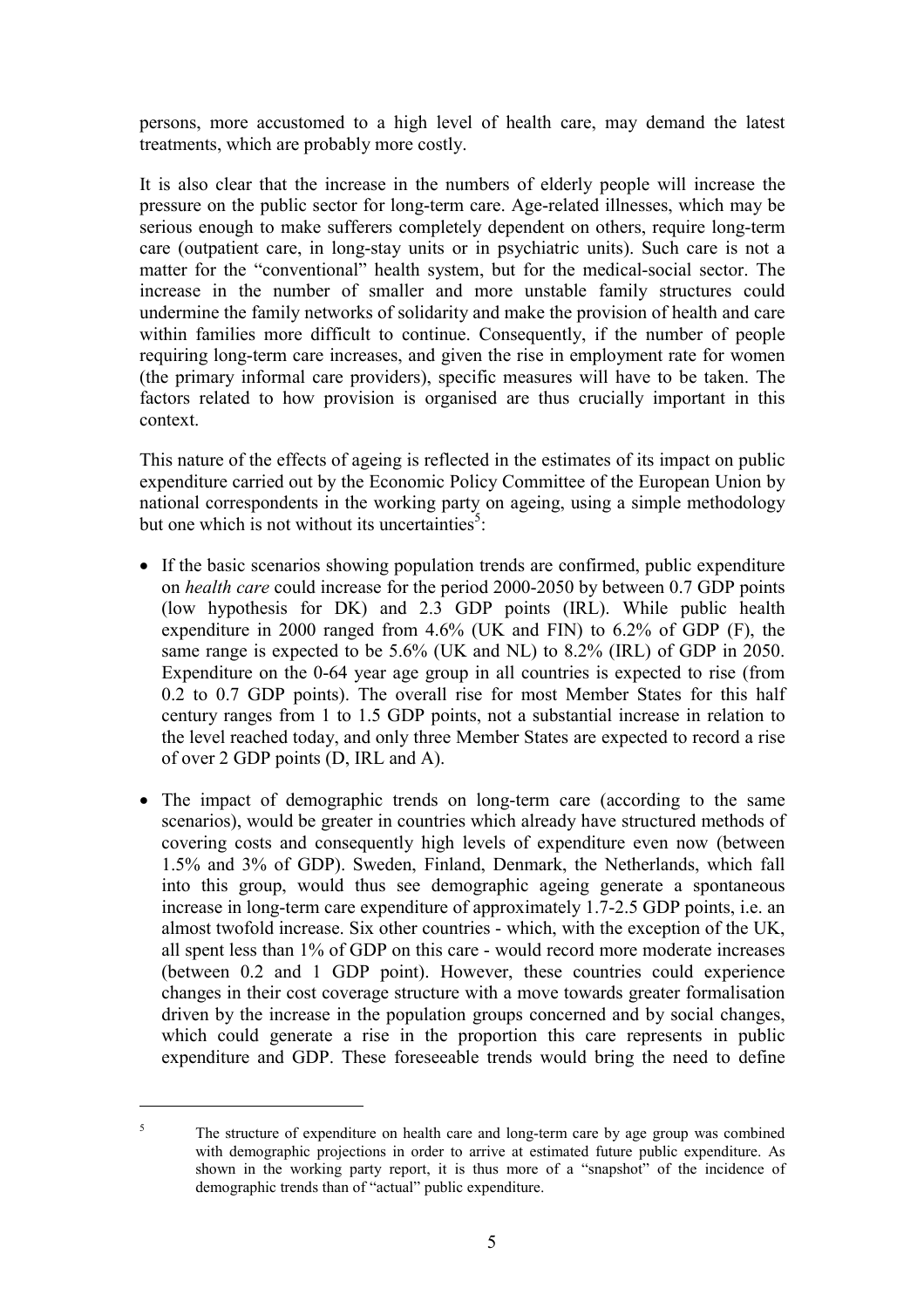appropriate funding arrangements within the sickness-invalidity branch, or specifically (creating a specific "dependence" risk, sharing of expenditure between the health care and the social assistance systems, use of private insurance schemes).

Overall, the "spontaneous" effects of demographic ageing could increase the proportion of public expenditure on health and long-term care from 1.7 to almost 4 GDP points, i.e. a level of public expenditure representing between 7.5% (low hypothesis for I) and 12.1% of GDP (high hypothesis for S), compared with 5.5% (I) and 8.8% (S) of GDP in 2000.

Generally speaking, developments in health care and long-term care of this kind raise the question of *human resources*, inasmuch as this care is *per se* labour-intensive in skilled manpower. Yet, the need to recruit people would come at a time when the number of people in work is stabilising or falling, and when the "health-social" sector is already experiencing a growth in employment which is well above average: between 1995 and 2000 in the Union, overall employment rose by 6.8%, but the same increase was 12.6% in the "health-social" sector<sup>6</sup>.

### **2 The growth of new technologies and treatment**

Developments in medical technology — whether the use of miniature robots for surgery, genetic therapies, growing replacement organs and tissues, new medicinal substances — constitute the second issue as regards the national systems, particularly as regards health care<sup>7</sup>.

Technical progress will bring us new products and treatments involving more R&D and technology. Whilst this may lead to productivity gains, e.g. shorter hospital stays for a given disease, or reducing the risks of serious illness by means of preventive treatment, any increase in the effectiveness of treatments is likely to offer the feasibility of treating new diseases but at the same time lead to greater intensity of treatment and thus higher overall spending.

In fact, supply and demand will contribute to this higher spending. Health is an atypical economic sector, because the supply side  $-$  i.e. doctors  $-$  largely determines the demand, sometimes to the detriment of systematic evaluation of the real health benefits of innovations and their cost to the general public. Today's patients are, moreover, better educated and informed than ever before and are demanding the very latest molecules and treatments, or products such as food supplements which are supposed or claimed to be beneficial to health. They thus exert a pressure on doctors which is particularly keenly felt in countries where patients are free to 'shop around' for health care. This pressure on the demand side has a specific, measurable impact for medicines, as the most recently developed molecules are almost invariably the most expensive.

<sup>&</sup>lt;sup>6</sup> 2001 Labour Force Survey, distribution of employment by sector of activity.<br><sup>7</sup> The projections by the EU's Economic Policy Committee take account of the effect of technologies and their developments indirectly through a range of different hypothetical patterns of per capita cost trends.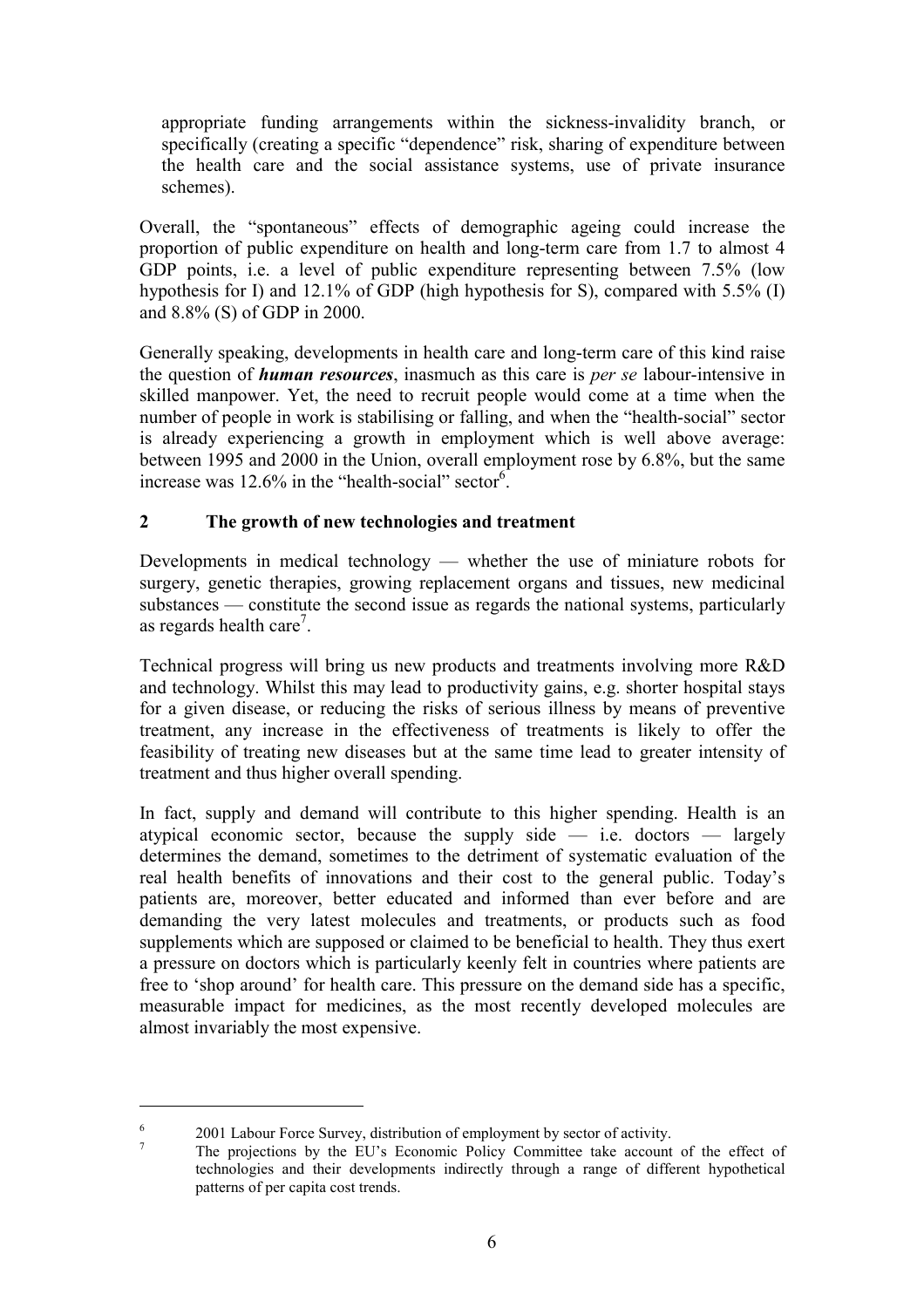Technical progress thus raises the question of funding and of who is to bear the burden of expenditure, for it could have the same - or even greater - effect as demographic ageing. In a context of prudent budget management, clear, transparent and effective evaluation mechanisms must be developed, as this is the only way to guarantee accessibility to these new products and treatments.

However, they should take more into account the specific needs of people above 65 years of age, who still make for a fraction of patients entered into clinical trials.

New information technologies allow for collaborative work of health professionals on a European-wide basis and thus open fresh opportunities to improve assessments.

### **3 Improved wellbeing and a better standard of living**

Demand and supply of health care is heavily dependent on the standard of living and the level of education. This also determines the lifestyles adopted by people. Thus, for half a century, it has been observed that the demand for health care tends to increase more than proportionally to the per capita income.

This has three main consequences.

- Patients are better educated and are able to adopt healthier lifestyles and a prevention-based attitude which in the long run makes it possible to avoid the use of intensive and costly care. Health care systems are thus prompted to increase their drive on the education and prevention side within the overall context of public health policy.
- In addition, patients expect ever better quality and efficiency from health care systems. The spread of the new information technologies offers greater opportunities for seeking medical information, but also of locating services (e.g. health counselling) and obtaining products, with the risks such practices may involve. The fact that it is now easier to access information — irrespective of quality — also makes it easier for people to make comparisons with procedures in other countries. As a result, there is greater mobility of people, goods and services across national borders. This has a direct impact on the way in which health care systems operate, both in terms of what they supply and with regard to how they cover their costs.
- Lastly, health care consumers feel that they need to be considered as fully-fledged partners and players in health care systems, not only by health professionals but also by the public authorities. This can be seen from the emergence of "patients' charters" in hospitals and the consolidation of patients' rights in national law. They also expect greater transparency on the performance and quality of care services.

# **THE DIVERSITY OF NATIONAL SYSTEMS AND THE CONTRIBUTION OF COMMUNITY POLICIES**

While the organisation of health care systems, their funding and planning as a function of the needs of the population are a matter for the Member States, this responsibility is pursued increasingly in a general framework on which many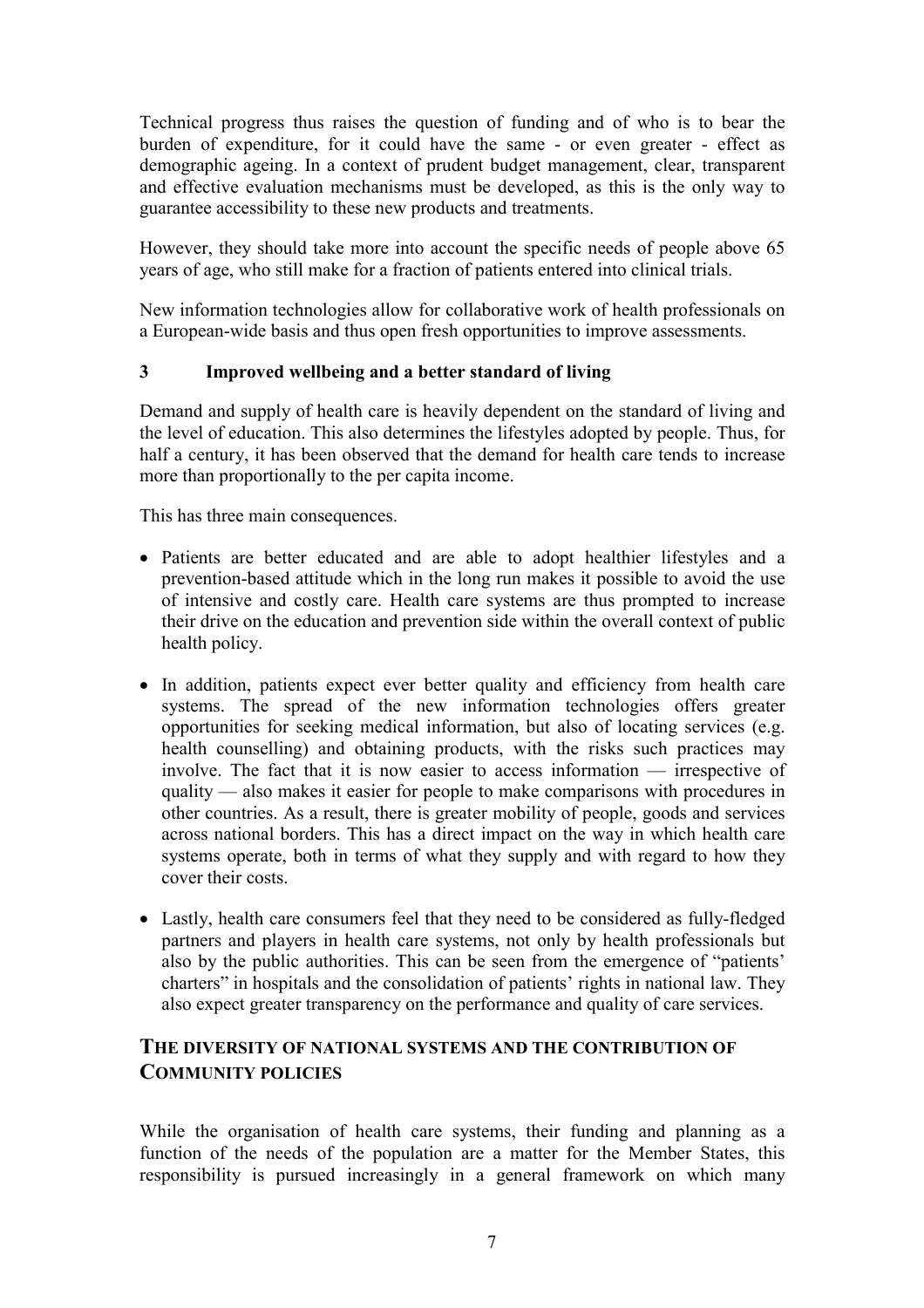Community policies have a bearing**<sup>8</sup>** , a situation which is an argument for strengthening European cooperation.

# **1 The diversity of national systems**

The diversity of funding  $9$  and organisational arrangements is one of the main characteristics of health care systems in Europe and sets the context for reform for adjusting to ageing and the other factors whereby expenditure on health care and on care for the elderly evolves.

It is nevertheless clear that public-sector funding makes up a significant proportion of health expenditure in all the EU Member States: this proportion being lowest in Greece although it still represents 56% in that country, and rising to nearly 84% in the United Kingdom. There are two aspects to this diversity:

- Some systems essentially those that constitute a national health system are financed through tax revenue; in some countries (NL, P, S UK, DK, IRL) this is their sole source of financing. Other systems are financed through social security contributions, although there is evidence of a trend towards reducing the proportion of such contributions in favour of tax revenue (as in France and Germany).
- The second aspect of diversity, unrelated to the first, is the way in which the financial burden is shared by the public authorities and private individuals: i.e. the share of overall health expenditure borne by households and, in certain cases, covered by voluntary supplementary insurance. It accounts for between a fifth and a quarter of overall expenditure in most Member States, but less than 5% in the UK and Luxembourg, and as much as 42% in Italy and Portugal.

However, the consumers' share of the costs often varies according to the type of care provided. While the bulk of the cost of hospital care is often covered by basic insurance, this is not the case for medication, dental care, or optical appliances, to mention only the most common types of care. The fact that consumers have to shoulder part of the cost of financing health care is often justified by the endeavour to make people more aware of the cost of health care. However, this also strengthens the role of supplementary insurance in making health care more accessible, including for the most deprived members of society, for whom arrangements must be found for bearing the supplementary costs involved.

# **2 The contribution of Community policies**

Three policies are particularly relevant as regards adaptations and reform.

 The public health policy and the promotion of a high level of human health (Article 152 of the Treaty). The Commission communication on the "health strategy of the European Community" (COM(2000) 285 final) emphasised that health services must meet the population's needs and concerns, in a context characterised by the challenge of ageing and the growth of new medical techniques, as well as the more

 $\frac{8}{9}$  See Annex 1.<br>See graph 4, Annex 3.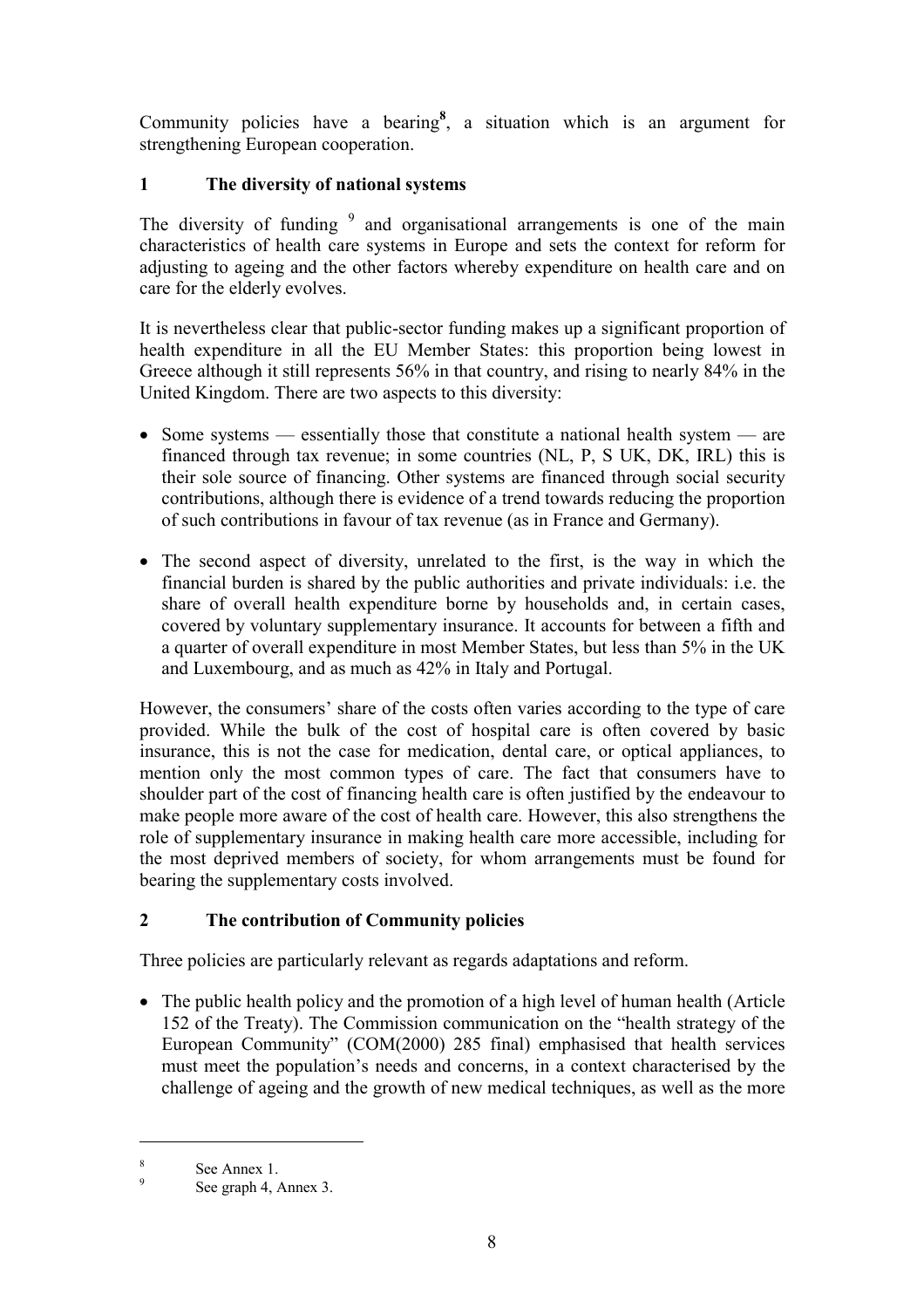international dimension of health care (contagious diseases, environmental health, increased mobility of persons, services and goods).

- Improving the quality and viability of public funds. Health care accounts for a large proportion of public spending, which means that this sector is vital for the implementation of quality and viability strategies, which must respect the principles laid down in the Broad Economic Policy Guidelines for 2001 ("promoting the accumulation of physical and human resources" and "improving the effectiveness of expenditure through institutional and structural reforms").
- The growing impact of the internal market. Organising and funding social security systems is the responsibility of the Member States. Under the oft-reiterated jurisprudence of the European Court of Justice<sup>10</sup>, while Community law does not impinge on the responsibility of the Member States when it comes to organising their social security system, the Member States must respect Community law in the exercise of this responsibility<sup>11</sup>.

Since 1999, and following the communication from the Commission entitled "A concerted strategy for modernising social protection" (COM(99)347 final) European cooperation on social protection has been increasing, with the participation of the players concerned. In its conclusions of 29 November 1999 the Council makes guaranteeing a high and sustainable level of health protection one of the four priority objectives of European cooperation in the field of social protection, reiterating that Community action must be supported and the reform drive by the Member States encouraged as part of their national priorities.

# **THREE LONG-TERM OBJECTIVES: ACCESSIBILITY, QUALITY, VIABILITY**

### **1 Accessibility**

For Europeans, access to health care is a fundamental right and an essential element of human dignity; it must therefore be guaranteed for all. The European Union's Charter of Fundamental Rights states that "*everyone has the right of access to preventive health care and the right to benefit from medical treatment*" 12 and that "*the Union recognises and respects the entitlement to social security benefits and social services providing protection in cases such as maternity, illness, industrial accident, dependency or old age*".<sup>13</sup>

Under the Council Recommendation of 27 July 1992 on the convergence of social protection objectives and policies<sup>14</sup>, access to health care and the grant of replacement income at a sufficient level for people who have been obliged to interrupt their work for health reasons are established as key objectives of social protection systems.

<sup>&</sup>lt;sup>10</sup> Judgements of 7 February 1984, Duphar and others C-238/82, ECR p 523, point 16; of 17 June 1997, Sodemare and others C-70/95, ECR p.I-3395, point 27; and of 28 April 1998, Kohll, C-158/96, ECR p.I-1931 point 17

The cases C-157/99 (Smits/Peerbooms) and C-368/98 (Vanbraeckel)<br>
12 12 Article 33.<br>
13 Article 32.<br>
14 92/442/EEC, OJ No L245 of 26/08/1992, p. 0049-0052.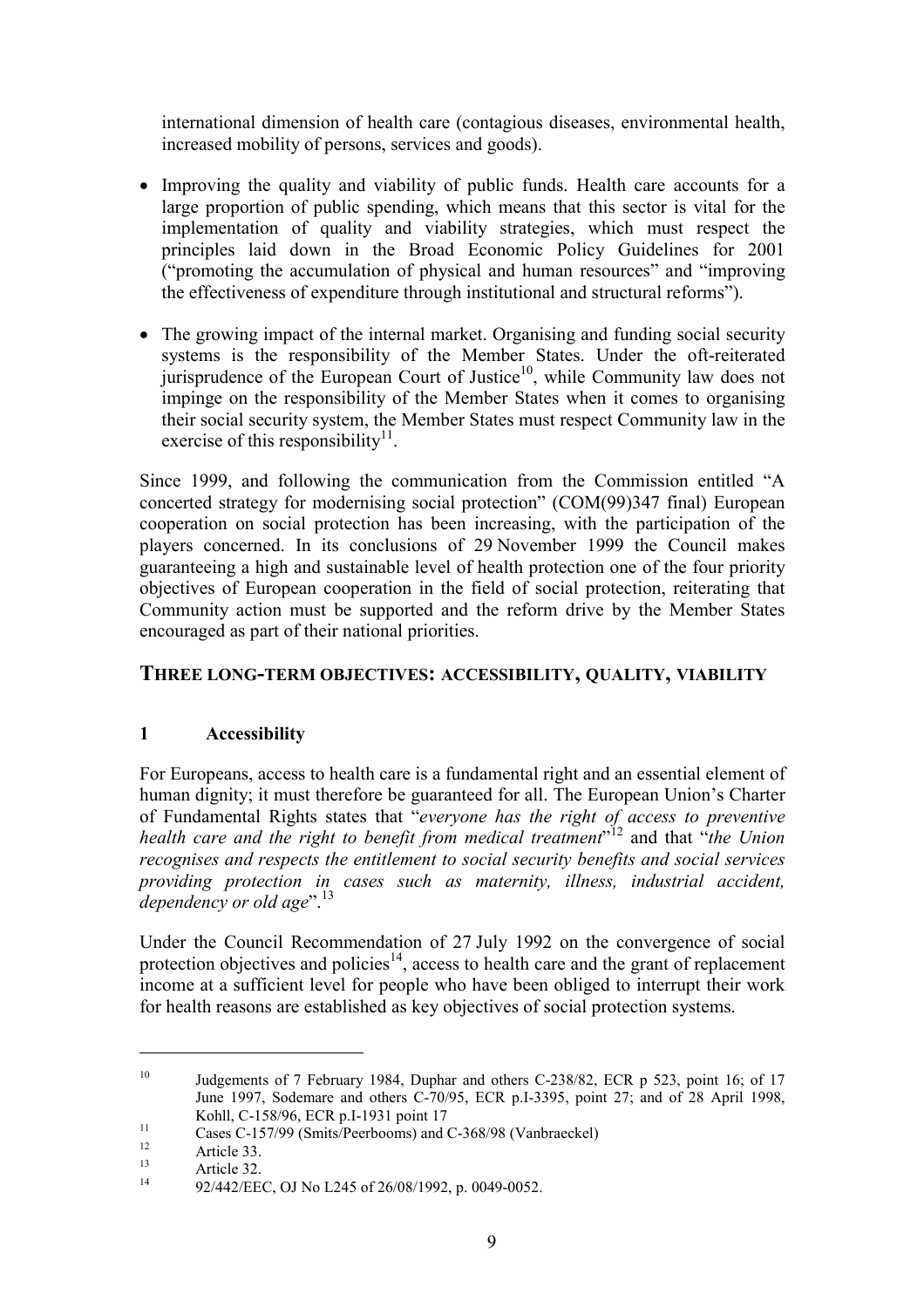However, mortality rates show that in all the Member States there is sometimes a very close link between people's health and their position in society<sup>15</sup>. This is a reflection of low income levels, which mean that some people restrict their consumption of health products; this is particularly true when a large share of the cost has to be borne by patients, as in the case of dental or optical care, or when patients have to pay all or part of the cost of the services concerned themselves and seek reimbursement afterwards. However, the link between health and social position also reflects several other factors, e.g. living and housing conditions, job quality, standards of education, lifestyle and eating habits.

The issues of access to health care for disadvantaged groups and for the poorest members of society, and of the linkage between the health care system and the other players in the fight against exclusion are therefore recognised as part of the "common objectives" adopted by the European Council in Nice with a view to combating social exclusion. The joint report to evaluate the national action plans for social inclusion describes three broad categories of measures in this area:

- Measures to develop disease prevention and promote health education which, although they do not relate exclusively to the most vulnerable in society, can make it possible to reach them more easily. Examples are measures relating to mother and child care, medical care at school and medical care at work.
- Measures to improve access to care by providing less expensive and even free care for those in low-income brackets but also by improving the coordination of social services and health services.
- Measures aimed at disadvantaged groups, e.g. the mentally ill, migrants, the homeless, alcoholics, drug-addicts and prostitutes.

# **2 Quality**

 $\overline{a}$ 

Good quality health care is an essential requirement for all Europeans. It is a major public health objective.

Moreover, the significant share of the cost of care which comes from public funding gives this quality requirement a second dimension, namely how to achieve an optimum balance (which is acceptable without jeopardising the public health objective) between the health benefits and the cost of medication and treatment. The development of information resources accessible to the public, the growing impact of the internal market and increased mobility, give this quality issue a cross-border dimension hitherto unknown.

But ascertaining quality in this way is made particularly complex and tricky by two factors:

• The diversity of patterns of provision. For instance, there were 465 hospital beds per 100 000 inhabitants in Denmark in 1997, compared with 708 in Germany and

<sup>&</sup>lt;sup>15</sup> The mortality ratio of male manual and non-manual workers between 45 and 59 years of age ranges from 1.71 in France to 1.33 in Denmark [*Inégalités sociales de santé*, Inserm-La Découverte, 2000].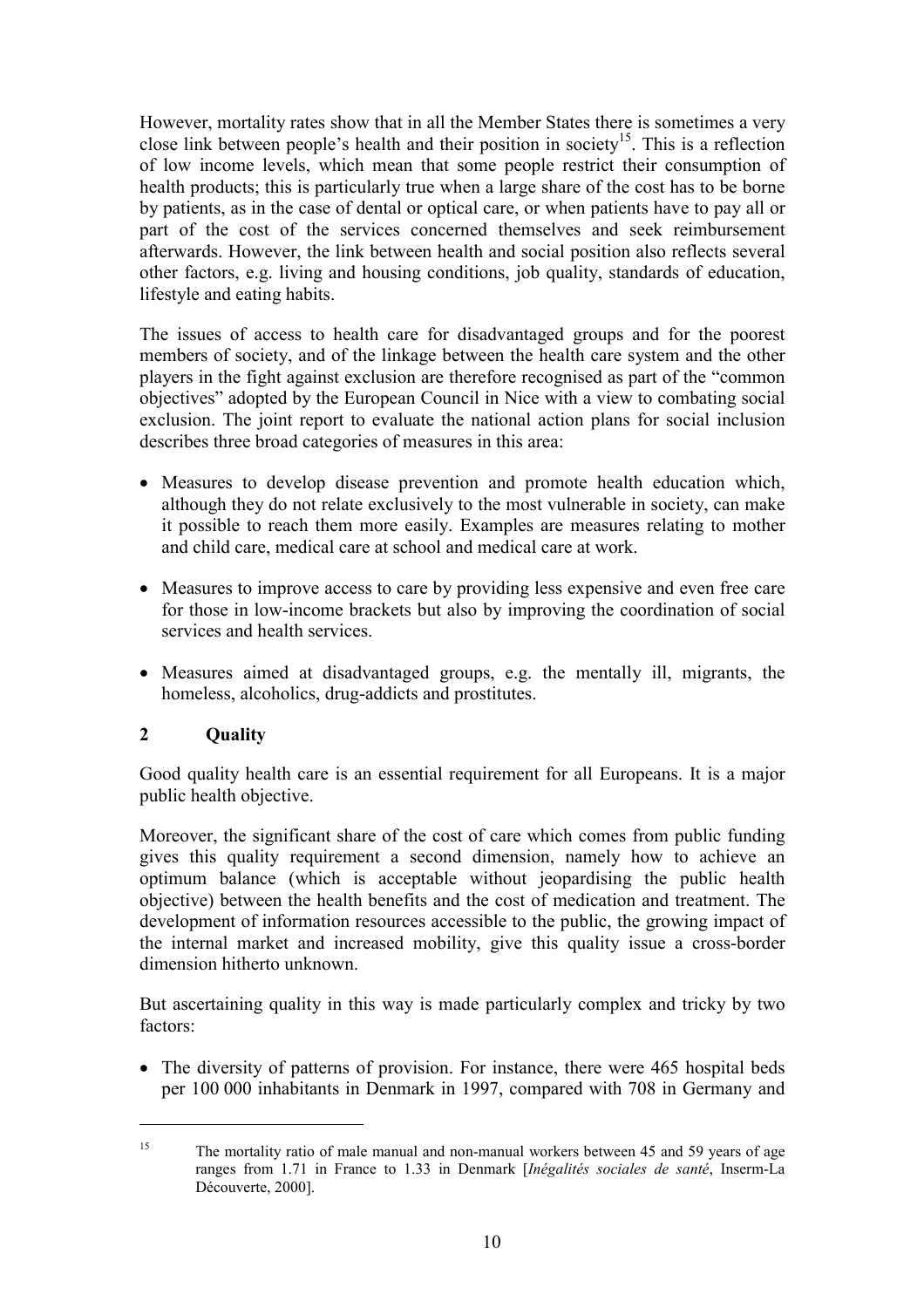877 in France. In 1999, the ratio of doctors per head of population ranged from 226 doctors/100 000 inhabitants in Ireland to almost 405 doctors/100 000 inhabitants in Belgium. In 1997, there were 46.4 pharmacists (working in dispensaries) in France compared with only 17.5 in the Netherlands<sup>16</sup>. The variation is even more marked in long-term care structures, depending on the extent to which cost coverage is institutionalised. However, the structure and level of health care is often the decisive factor in determining demand for health care (and consequently the level of expenditure).

• The heterogeneousness of medical treatment. This is the case, for instance, with regard to childbirth. The perinatal mortality rates in France and the Netherlands are fairly similar (8.2% and 8.4% respectively in 1996); yet, while in France most children are born in a hospital, almost a third of births in the Netherlands take place at home (although hospital births have become much more common in the last 30 years). It is therefore difficult to draw the *a priori* conclusion that one of these methods is "better". There can also be regional differences within the same country, not only with regard to the methods or protocols adopted but also in terms of the apparent efficiency of health care services or techniques (which can, for example, be measured in terms of the post-operative mortality rate).

There have been many studies which show that quality improvement policies, particularly in hospitals (which are the main recipients of health care expenditure), make it possible to reduce the costs resulting from poor quality care<sup>17</sup>. In order to explain and remedy these variations and thus improve the overall quality of health care, action must be taken to evaluate costs and performance, conduct surveys on patient satisfaction, and evaluate and grant accreditation to health care services<sup>18</sup>. Such steps must involve all the partners concerned (supervisory authorities, health care professionals, "disbursing" agencies and supplementary insurance agencies).

Comparative analysis of health care systems and medical treatment, making it possible to identify "best practice", will therefore be particularly useful in improving the quality of health care systems and optimising the use of resources in the context of social protection. The future public health action programme, now being examined by the Council and the European Parliament, will help to promote quality and "best practice" in health care systems.

# **3 Financial viability**

 $\overline{a}$ 

A certain level of financing is required to ensure the availability of high-quality health care that keeps pace with scientific and technical progress and is accessible to the population at large.

<sup>&</sup>lt;sup>16</sup> Eurostat data, in Key Data on Health 2000.<br><sup>17</sup> Report by the French Health Accreditation and Evaluation Agency (ANAES) *Le coût de la qualité et de la non-qualité à l'hôpital* — (The cost of quality and poor quality in hospital) (September 1998).<br><sup>18</sup> See, for example "A First Class Service: Quality in the new NHS" (UK), which makes

provision for the creation of a "National Institute for Clinical Excellence"; implementation of the French Health Accreditation and Evaluation Agency (F).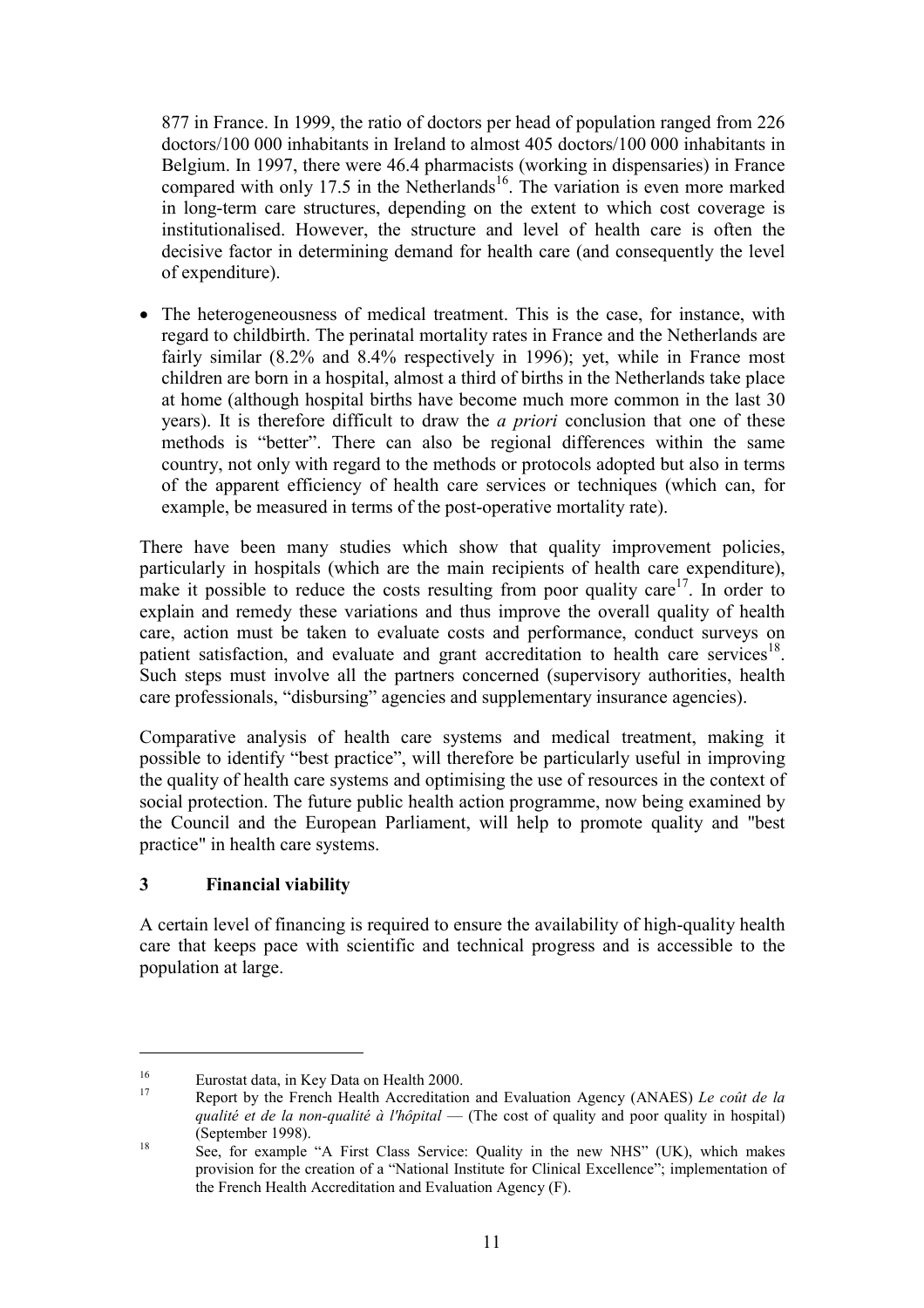The pressures on the unit costs of care and on the demand for health care make themselves felt irrespective of the way in which health care systems are organised, but the effect they have depends on the nature of the systems in question. In the case of health care systems that take the form of "national health services", it is theoretically easier to control expenditure (which is naturally budget expenditure) but the pressure of demand results in longer waiting lists<sup>19</sup> which can show that the supply of health care is inadequate. When it comes to insurance-based systems, where the health care providers are often independent of the "financing entity", a rise in demand and/or costs leads to an increase in expenditure, which can become unsustainable in the long term for public financing. All that the authorities can do in such a situation is to increase tax revenue or take steps to control expenditure, which are often opposed by the professions concerned and, above all, involve the problem of deciding which needs should be met.

Up until 1999 at least, a substantial slowdown in the rate of increase in expenditure in relation to the growth of GDP was observed in this context. However, since 1999 health expenditure has overtaken the rate of growth of GDP in many countries. Many reforms have been introduced since the early  $1990s^{20}$ . These reforms have traditionally involved two methods, either separately or sometimes in combination, and implemented to a greater or lesser extent according to the specific situation:

- Regulation of demand, which can be achieved by increasing (tax or social security) contributions or by ensuring that the final consumer bears an increasingly large share of the costs (through de-listing or co-payments).
- Regulation of supply, which can take place at macro-economic level (particularly by determining budgets or resource envelopes for health care providers) or be achieved by seeking to improve the efficiency of supply at micro-economic level: this is the objective of the measures introduced to create a competitive market among the bodies responsible for financing and/or providing health care (Germany) or to create a contractual relationship between "buyers" and "providers" of health care (UK).

The point is to be able to distinguish between the economic and structural effects of these measures, i.e. their ability to ensure that spending develops at a sustainable pace without compromising the quality and effectiveness of the health care system. Exchanges of experience which would make it possible to keep track of the policies introduced over several years would be a useful way of comparing health care systems and encouraging progress.

A different kind of challenge is faced by most of the candidate countries in this regard. Many have made an effort to overhaul both the structure of their health care systems and the methods used to finance them, particularly as regards the balance between public and private financing, in order to improve the efficiency and quality of the service they provide. However, the success of reforms of this kind depends largely

<sup>19</sup> The "NHS High-Level Performance Framework" (UK) includes an indicator measuring the length of waiting lists ("percentage of those on waiting list waiting 12 months or more").<br>See Annex 2 for an overview of health care systems and recent reforms.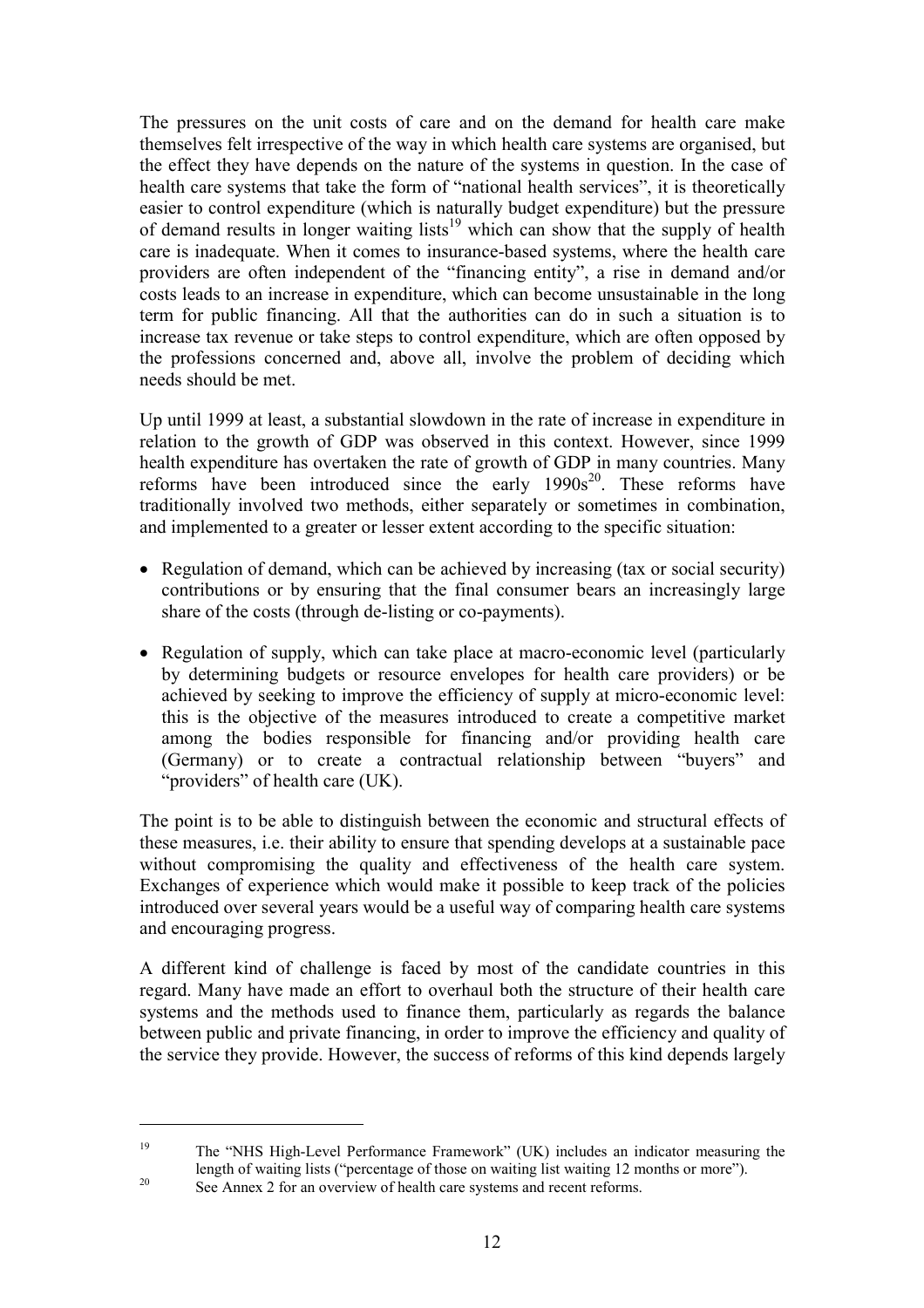on whether the financial viability of health care systems, which, in turn, depends on economic reform and a successful transition to a market economy.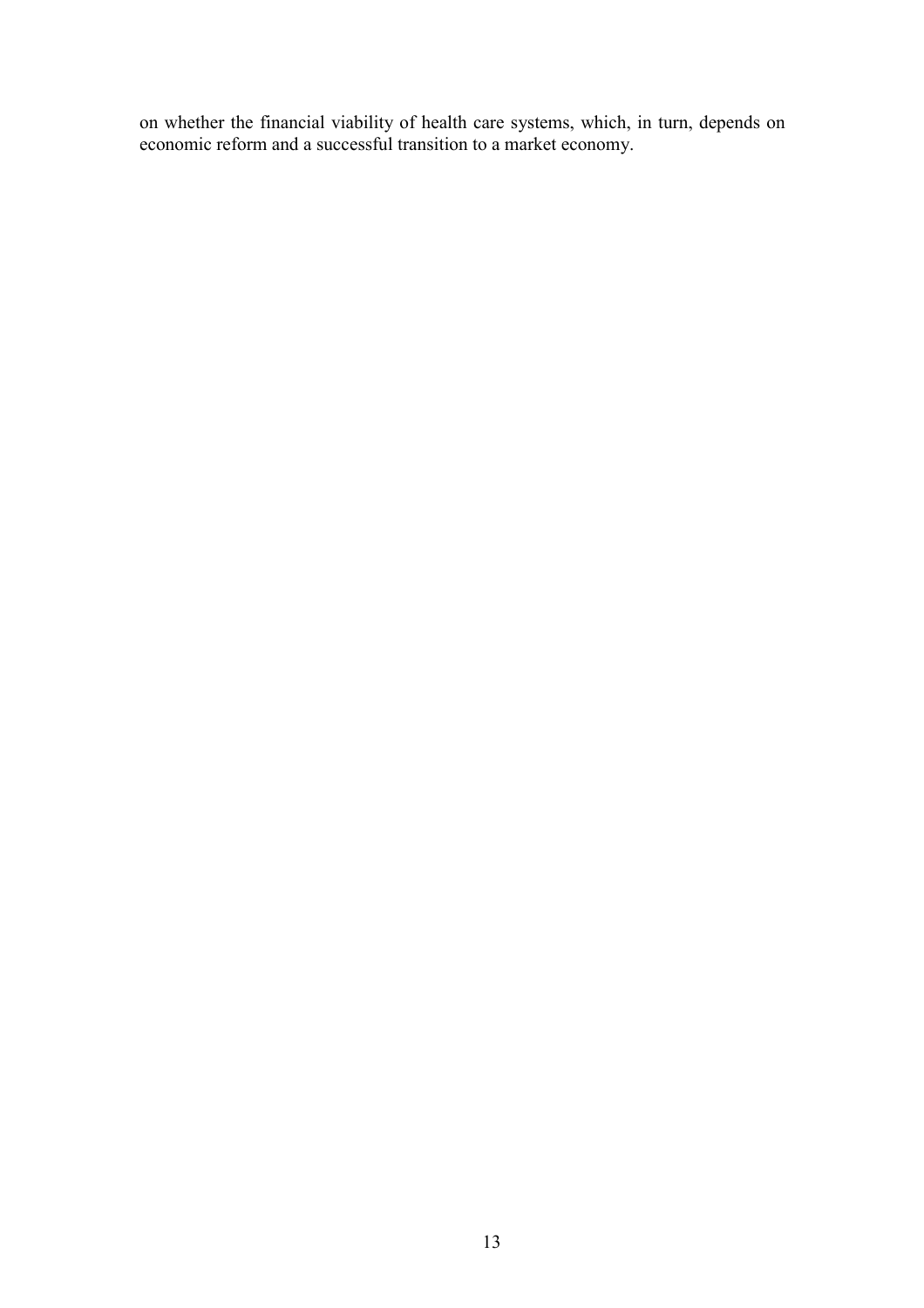#### **CONCLUSIONS**

The systems of health care in the European Union and the candidate countries face the challenge of attaining simultaneously the three-fold objective of access to care for everyone, a high level of quality in the care provided and the financial viability of health care systems.



2. Improvement of quality 3. Financial viability

- 1. Ensure that everyone has access to good quality health care. The elderly require long-term care, which presents a special challenge both in terms of financing and as regards making the necessary adjustments on the supply side, particularly as regards institutionalisation of long-term care.
- 2. Improve the transparency and quality of health care systems, particularly by developing ways of evaluating medical treatment, health care products and the structure of health care systems.
- 3. Continue the reforms already introduced so that spending evolves at a viable pace, as part of policies that seek to improve the quality of public financing and ensure that adequate financing is provided for health care.

If these objectives are to be attained, it is essential that all the players of the health systems cooperate, be they local authorities, health care professionals, social protection bodies, supplementary insurance companies, consumers or their representatives. This is often a difficult task, given the different and sometimes conflicting interests and viewpoints of those involved.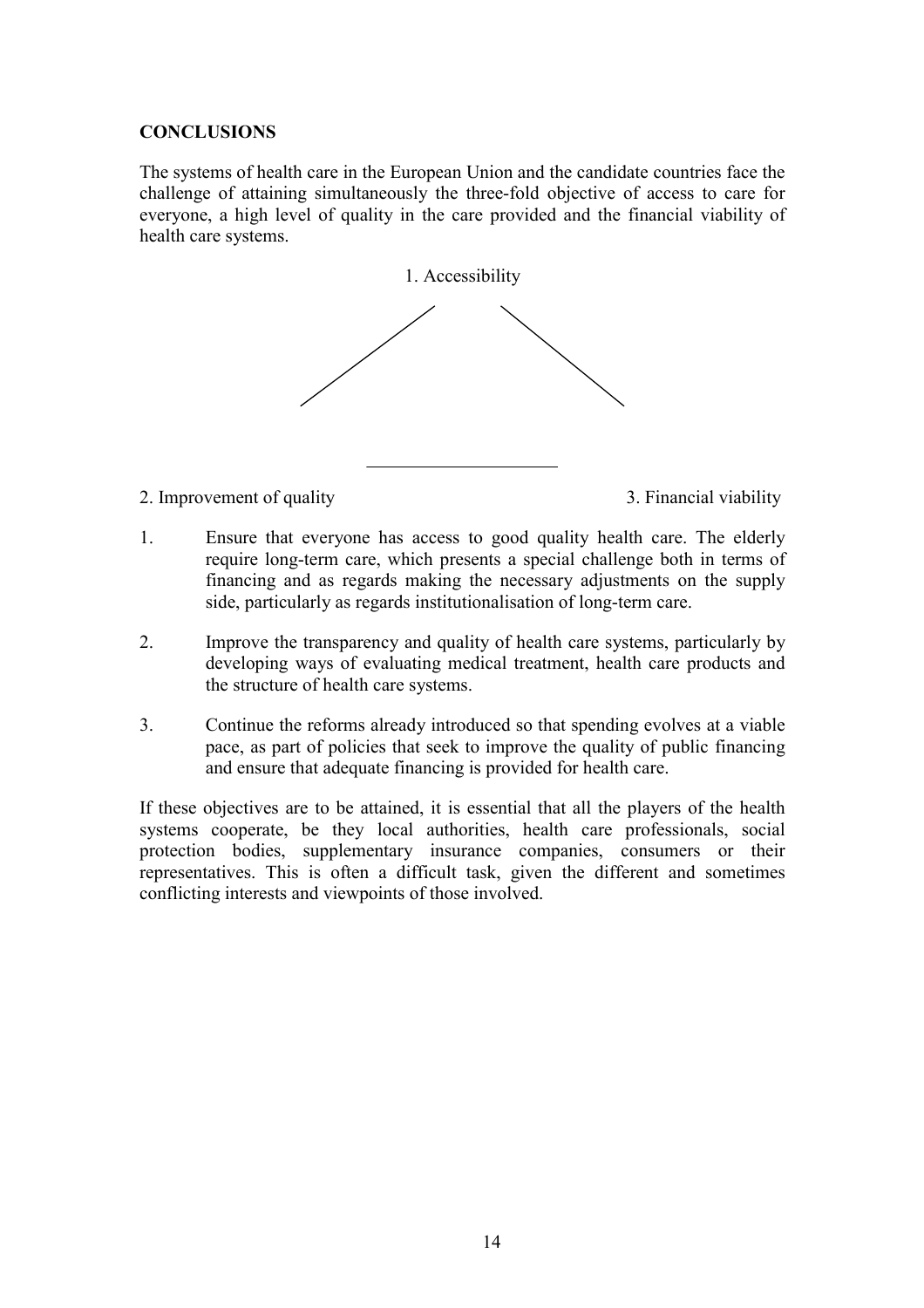#### **Annex 1: the contribution of Community policies**

#### **FREE MOVEMENT OF GOODS** (ARTICLE 28)

Health products are goods, the free movement of which may be restricted only for overriding reasons of public interest resulting from the need to protect public health or preserve the financial equilibrium of health care schemes, which is considered essential to the maintenance of high-quality health care. Such restrictions, particularly the refusal to reimburse the cost of a health care product purchased in a Member State other than the one in which the person concerned has health insurance cover, must be well-founded and in proportion to the desired objective.

#### FREE MOVEMENT OF PERSONS (ARTICLES 18, 39, 42 AND 43)

In order to promote the right to the free movement of persons, Regulation 1408/71 coordinates the statutory social security systems in the Member States, including health care schemes. Moreover, with regard to the free movement of employed and self-employed persons, which also applies to the health care sector, a large number of directives make provision for mutual recognition of qualifications for doctors and other health care professionals by laying down the essential requirements for initial training in such areas.

#### FREE MOVEMENT OF SERVICES (ARTICLES 49 AND 50).

The Court of Justice has ruled that inpatient and outpatient health care constitutes a service. This means that the cross-border provision of such services may be restricted only for overriding reasons of public interest resulting from the need to protect public health or preserve the financial equilibrium of health care schemes, which is considered essential to the maintenance of high-quality health care. Such restrictions, particularly the refusal to reimburse the cost of a health care product purchased in a Member State other than the one in which the person concerned has health insurance cover, must be well-founded and in proportion to the desired objective.

#### **FUNCTIONING OF THE INTERNAL MARKET** (ARTICLE 95)

The Treaty lays down the rules for the approximation of the laws, regulations and administrative provisions that relate to the establishment and functioning of the internal market, particularly with regard to health products (pharmaceutical products, medical devices) and supplementary health insurance.

#### **COMPETITION** (ARTICLES 85 AND 86)

The health insurance funds and the bodies that help manage the provision of social security services in the public sector fulfil a purely social function if their activities are based on the principle of national solidarity, if they are non-profit making and if the services they provide are defined by law and are independent of the level of contributions. Hence, their activities are not of an economic nature and the bodies responsible for such activities therefore do not constitute undertakings within the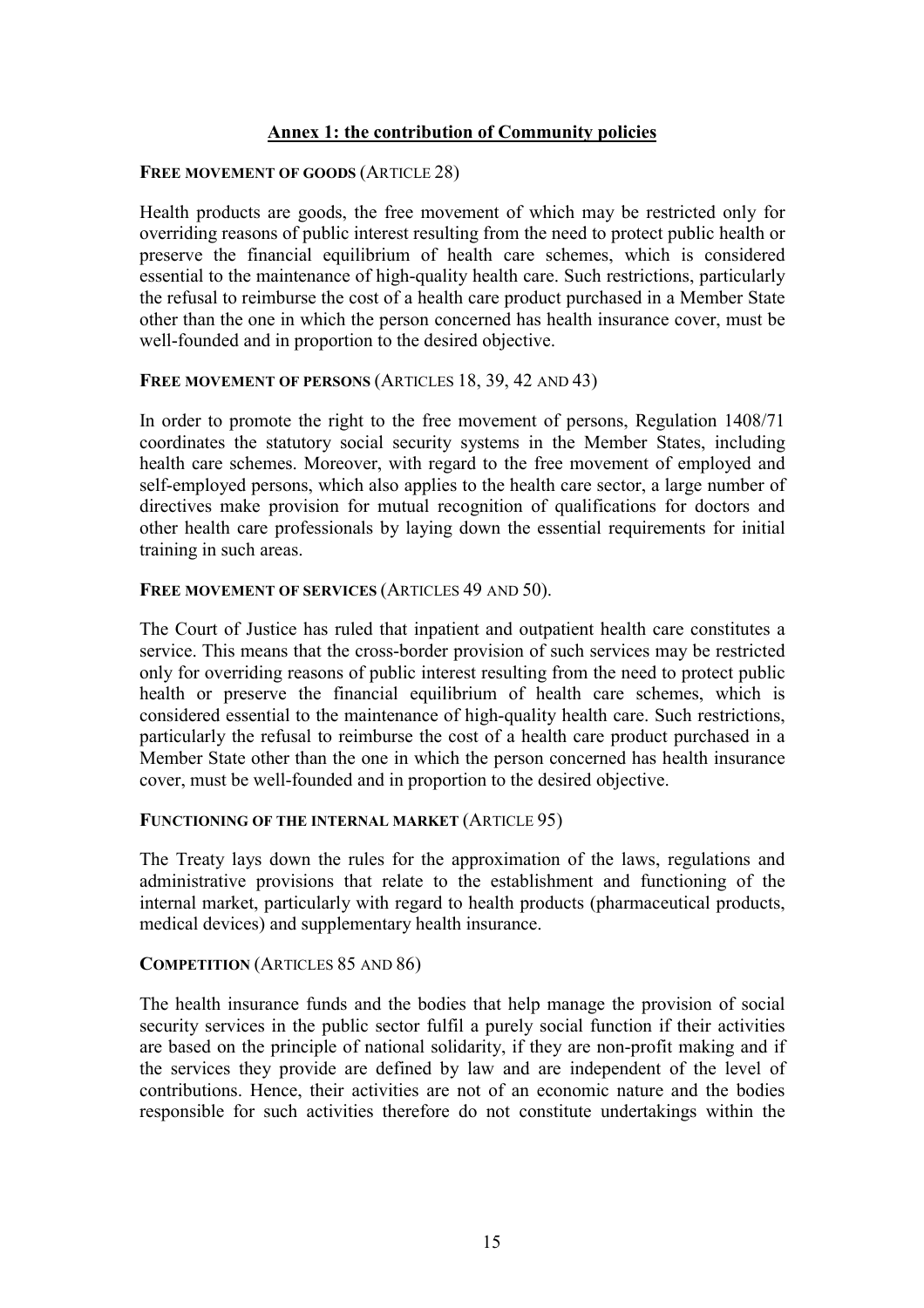meaning of Articles 85 and 86 of the Treaty<sup>21</sup>. However, if activities in the health care sector can be described as economic activities within the meaning of the Treaty, these rules should be applied.

#### **COORDINATION OF ECONOMIC POLICIES** (ARTICLE 99)

The economic and budgetary effects of an ageing population are examined as part of the multilateral monitoring procedure. In this context, the *Broad Economic Policy Guidelines* for 2001, adopted at the Göteborg European Council on 15 June 2001, stress that "*Member States need to develop comprehensive strategies for addressing the economic and budgetary challenges posed by ageing populations. Strategy measures might include reform of pension and health care systems, and care for the elderly*". The work on the economic and budgetary aspects of ageing populations is being supported by the Economic Policy Committee.

#### **COOPERATION BETWEEN THE MEMBER STATES AND COORDINATION OF ACTION ON SOCIAL PROTECTION** (ARTICLE 140)

Article 2 of the Treaty states that "*The Community shall have as its task, by establishing a common market and an economic and monetary union and by implementing common policies … to promote throughout the Community …a high level of employment and of social protection …*" In this regard, the Communication from the Commission "*A concerted strategy for modernising social protection*" (COM(99)347 final) makes guaranteeing a high and sustainable level of health protection one of the four priority objectives of European cooperation in the field of social protection. In its conclusions of 29 November 1999, the Council approved the objectives contained in the Communication and requested that European cooperation be developed in this field, where health care systems and their methods of financing are a matter for national governments.

#### PUBLIC HEALTH (ARTICLE 152)

The Treaty stipulates that the objective of ensuring a high level of human health protection must be incorporated in the definition and implementation of *all Community policies and activities*. With regard to public health, the Community's role is to complement national policies, to encourage cooperation between the Member States and to lend support to their action when it comes to improving public health, preventing human disease and reducing risks to human health. The Commission Communication on the Community's health strategy<sup>22</sup> describes how the Community intends to respond to the main challenges facing care systems and cater for people's concern for effective protection of their health. A new Community Action Programme will support this strategy over the period 2001-2006. Community action in the field of public health shall fully respect the responsibilities of the Member States for the organisations and delivery of health services and medical care.

#### **RESEARCH AND TECHNOLOGICAL DEVELOPMENT** (TITLE XVIII)

<sup>&</sup>lt;sup>21</sup> Joined cases C-159/91 and C-160/91 (Poucet and Pistre).<br>
COM (2000) 285 final of 22 May 2000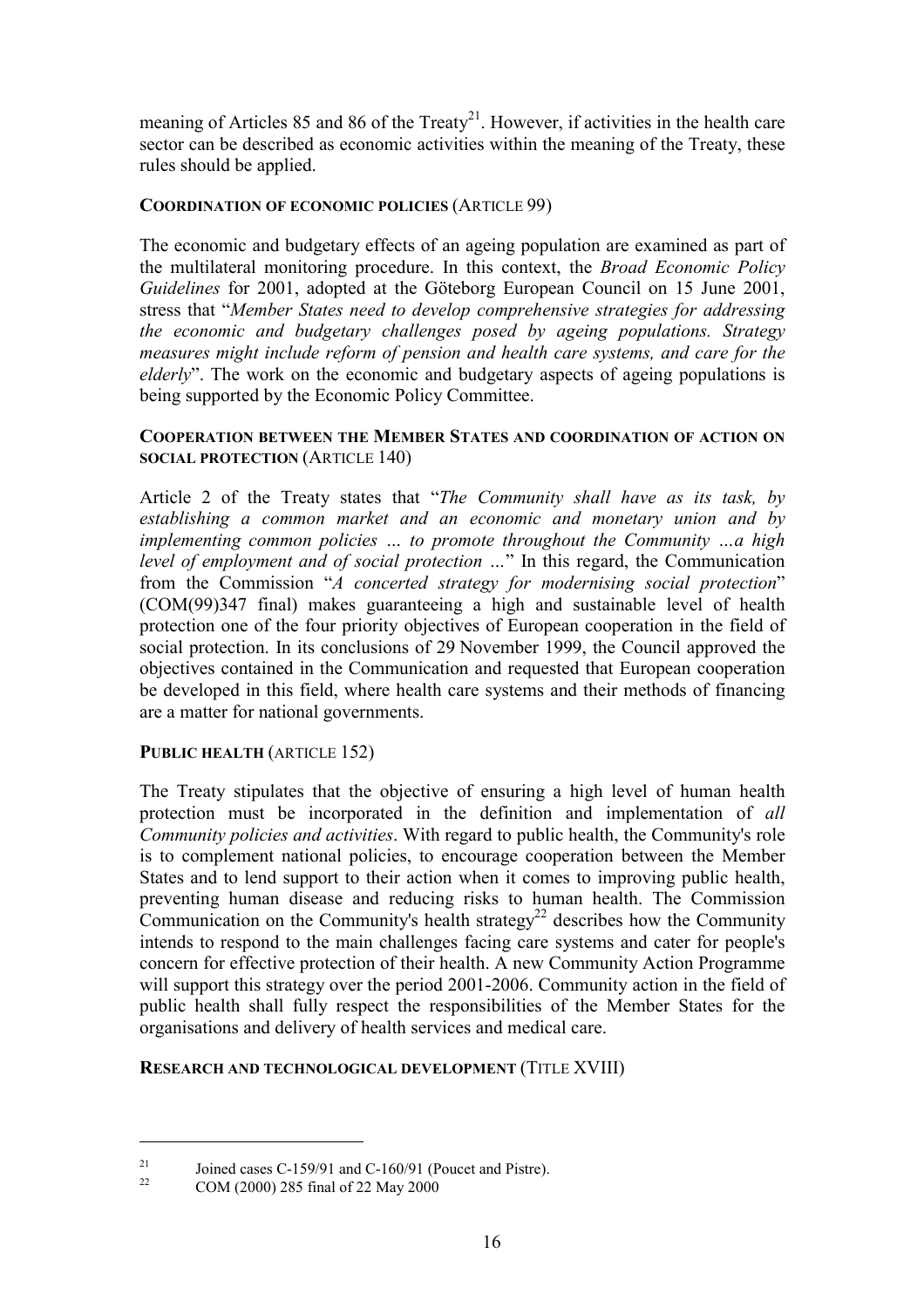One of the 23 key actions of the Fifth RTD Framework Programme focuses on the medical and social challenges posed by an ageing population and the disabilities associated with old age. One of the research areas targeted by this key action is the effective and efficient delivery of health and social care services to older people, including comparative research on the financing of long-term care and pensions. Furthermore, the  $4<sup>th</sup>$  and  $5<sup>th</sup>$  FPs have supported the development of electronic tools for clinical trial management and remote data entry, for literature review and guideline development as well as for quality assurance. Research on the adaptation of these products to the special needs of the elderly are being taken up in the 5<sup>th</sup> Framework Programme.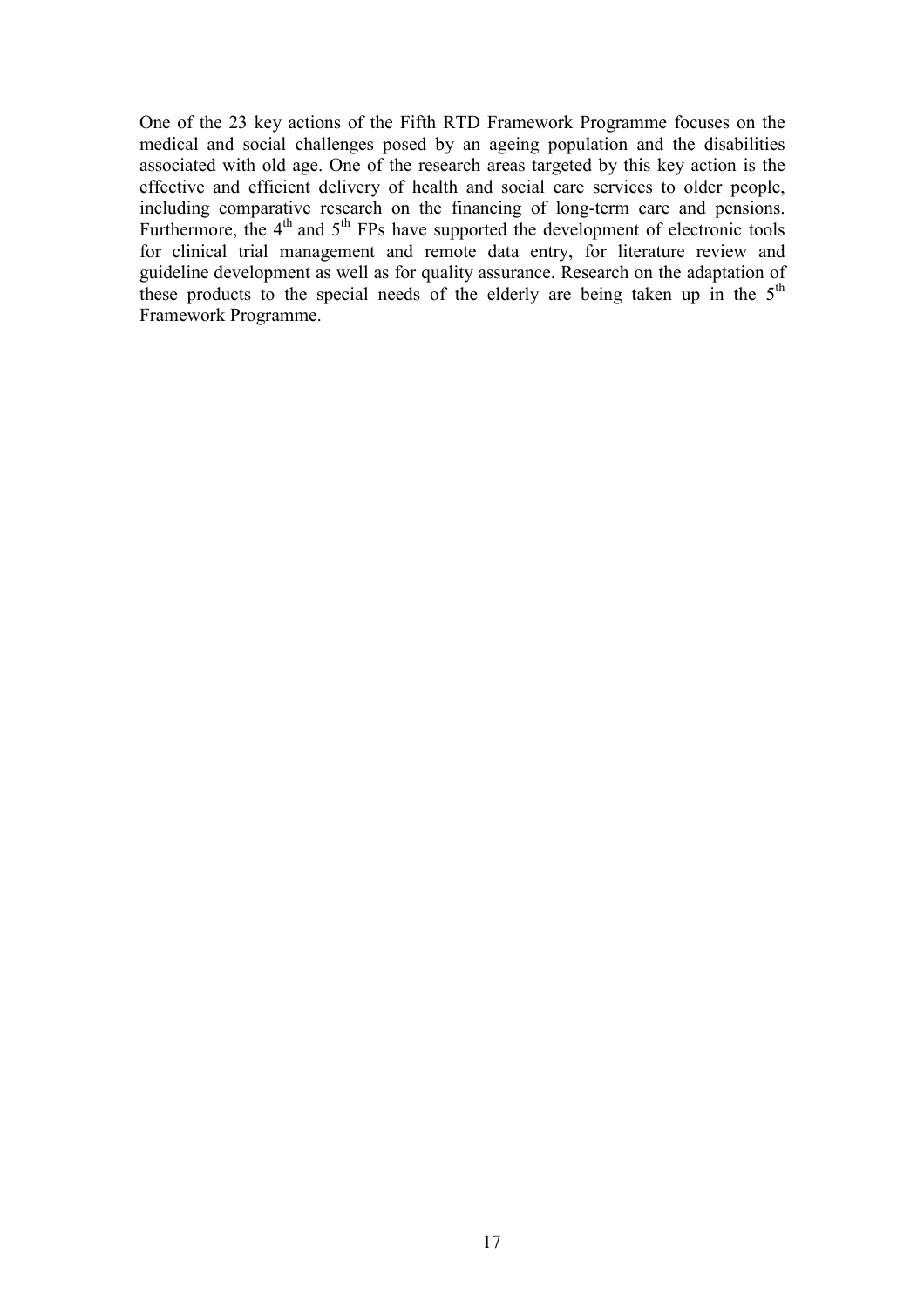|              | <b>Total</b>       | Public      | <b>General government</b><br>expenditure | <b>Social security</b> | Private     | Out-of-pocket | <b>Private health</b><br>insurance | <b>Recent trends</b>                                                                                                             |
|--------------|--------------------|-------------|------------------------------------------|------------------------|-------------|---------------|------------------------------------|----------------------------------------------------------------------------------------------------------------------------------|
|              | health expenditure | expenditure |                                          | expenditure            | expenditure | expenditure   |                                    |                                                                                                                                  |
|              |                    |             |                                          |                        |             |               |                                    |                                                                                                                                  |
| $\mathbf{A}$ | 8.2                | 72.1        | 39.4                                     | 60.6                   | 27.9        | 16.6          | 7.1                                | No overall fixed health care budget                                                                                              |
| B            | $8.8\,$            | 71.3        | n/a                                      | n/a                    | 28.7        | n/a           | n/a                                | Budget set annually by Government                                                                                                |
| D            | 10.3               | 75.8        | 8.4                                      | 91.6                   | 24.2        | 12.8          | 7.1                                | No overall fixed health care budget                                                                                              |
| <b>DK</b>    | 8.4                | 82.2        | 100                                      | $\overline{0}$         | 17.8        | 16.2          | 1.6                                | Budget negotiated annually and set by central and local<br>governments                                                           |
| ${\bf E}$    | $7\overline{ }$    | 76.8        | 88.3                                     | 11.7                   | 23.2        | n/a           | n/a                                | Budget set annually                                                                                                              |
| <b>EL</b>    | 8.4                | 56.3        | n/a                                      | n/a                    | 43.7        | n/a           | n/a                                | Budget set annually                                                                                                              |
| $\mathbf{F}$ | 9.3                | 76.2        | 3.3                                      | 96.7                   | 23.8        | 10.1          | 12.6                               | Target budget set by Parliament since constitutional<br>reform in 1996;"Universal Health Coverage" for low-<br>income households |
| <b>FIN</b>   | 6.8                | 75.7        | 80.2                                     | 19.8                   | 24.3        | 20            | 2.6                                | No overall fixed health care budget                                                                                              |
| $\mathbf{I}$ | 7.9                | 76.8        | 99.9                                     | 0.1                    | 27.7        | 24.1          | n/a                                | Budget set annually                                                                                                              |
| <b>IRL</b>   | 6.8                | 72.3        | 91                                       | 9                      | 23.2        | 11.4          | 8.3                                | Expenditure is cash-limited and set by Government                                                                                |
| L            | 6.1                | 92.9        | 11.5                                     | 88.5                   | 7.1         | 7.1           | n/a                                | Target budget since 1994                                                                                                         |
| <b>NL</b>    | 8.7                | 68.5        | 6                                        | 94                     | 31.5        | 8             | 17.5                               | Target budget set for a 4-years period                                                                                           |
| $\mathbf{P}$ | 7.7                | 66.9        | n/a                                      | n/a                    | 33.1        | n/a           | n/a                                | Budget set annually on an historical basis                                                                                       |

# **Annex 2: Health care systems and health policies within the Union**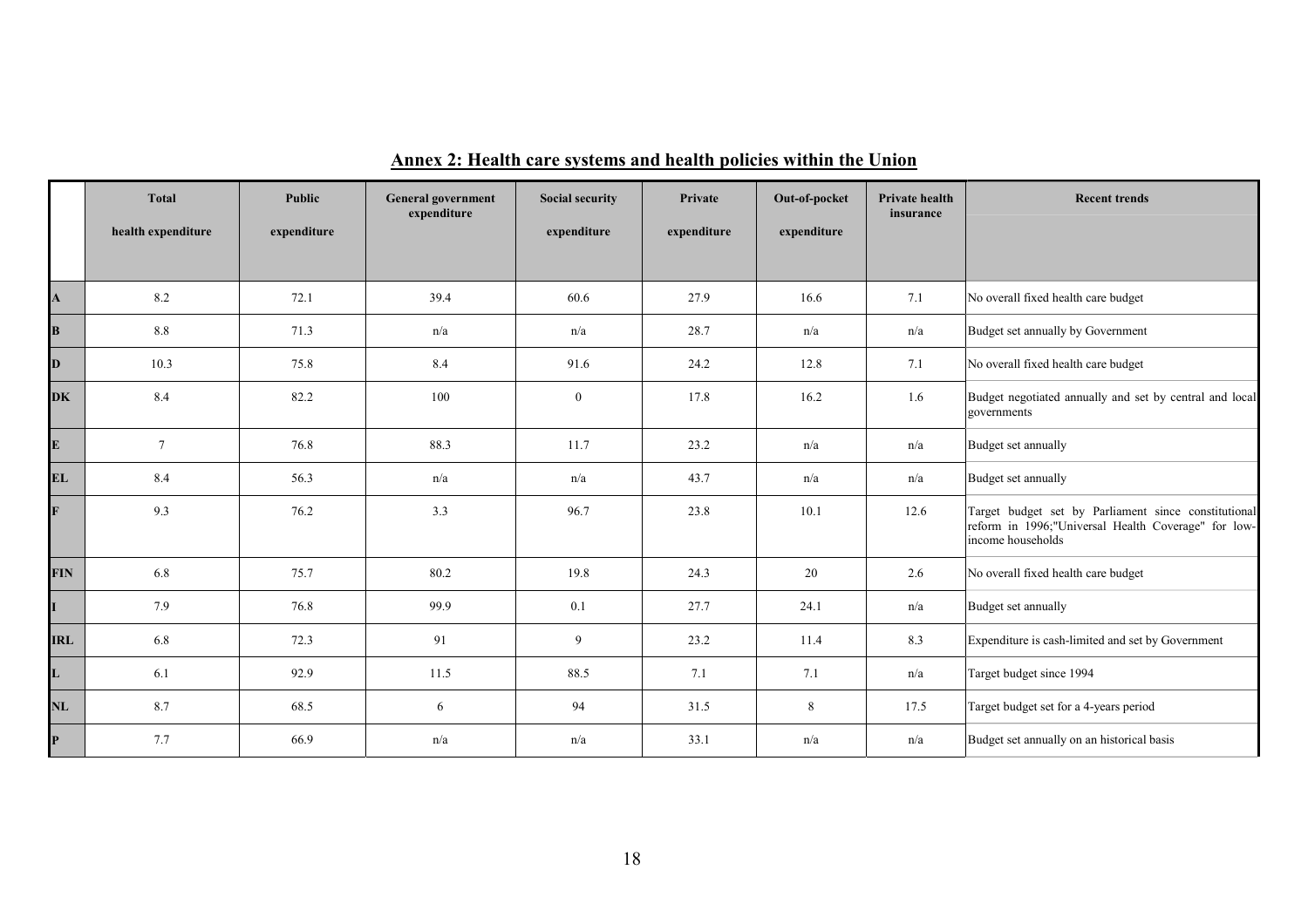|                  | 83.8            |      | n/a  | 16.2 | 11/d | пла | No overall fixed health care budget               |
|------------------|-----------------|------|------|------|------|-----|---------------------------------------------------|
| <b>TTZ</b><br>UN | $\circ$<br>65.5 | 88.2 | 11.0 | 16.7 | .    |     | Expenditure is cash-limited and set by Government |

as % of GDP (1999 data. as % of total health as % of public expenditure as % of public as % of total health as % of total health as % of total health expenditure (1999 data for B.DK.F.FIN.UK;1998 for *1998 for D.S.UK.IRL.E.EL) expenditure (1999 data. on health (1999 data for expenditure on health expenditure expenditure (1999 IRL.NL.D)*

| 1998            | for A.DK.F.FIN.I.L;1998 for (1999 | data<br><i>tor</i>   | for<br>data        |
|-----------------|-----------------------------------|----------------------|--------------------|
| P.S.IRL.E.EL.D) | D.E.IRL.NL.UK)                    | A.DK.F.FIN.I.L. 1998 | A.DK.F.FIN.I.L.UK; |
|                 |                                   | for D.E.IRL.NL)      | 1998 for D.IRL.NL) |

**Source**: *OECD Health Data 2001*, *Health care & Cost Containment in the EU*, edited by Elias Mossialos & Julian Le Grand, Ashgate, 1999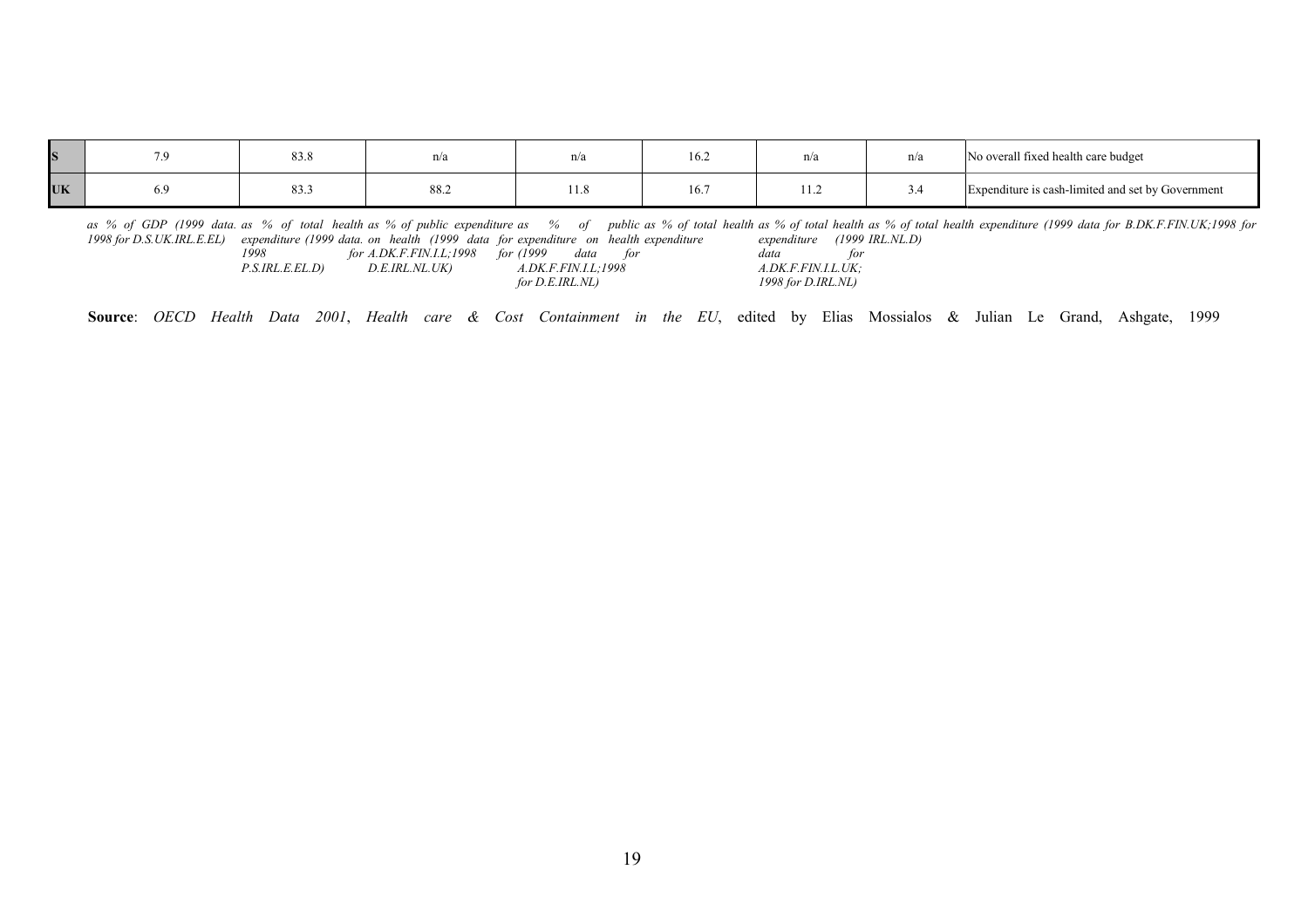|                              | Organisation                                                                                                                                                             | <b>Recent trends and reforms</b>                                                                                                                                                 |                                                                                                                       |                                                                                                                                |  |
|------------------------------|--------------------------------------------------------------------------------------------------------------------------------------------------------------------------|----------------------------------------------------------------------------------------------------------------------------------------------------------------------------------|-----------------------------------------------------------------------------------------------------------------------|--------------------------------------------------------------------------------------------------------------------------------|--|
|                              | <b>Contracted services</b><br><b>Integrated services</b>                                                                                                                 | <b>Hospitals</b>                                                                                                                                                                 | <b>Doctors</b>                                                                                                        | <b>Pharmaceutical products</b>                                                                                                 |  |
| <b>Most</b><br>count<br>ries |                                                                                                                                                                          | Co-payments; prospective budget setting; development Co-payments; restriction on the number of doctors<br>of activity-based funding                                              |                                                                                                                       | Co-payments; price controls; positive and negative<br>lists of products;                                                       |  |
| BE                           | All services                                                                                                                                                             | Prospective budgets for hotel and biology costs                                                                                                                                  | Fee for service; free choice of doctor                                                                                | Expenditure targets                                                                                                            |  |
| DK                           | Most hospitals, GPs and specialists Some counties hospitals<br>outside<br>hospitals,<br>dentists.<br>pharmacies                                                          | Prospective budgets                                                                                                                                                              | Fee for service and capitation                                                                                        | Expenditure targets; reference prices                                                                                          |  |
| DE                           | All services                                                                                                                                                             | Prospective budgets                                                                                                                                                              | Fee for service; free choice among sickness funds Reference prices<br>doctors; indicative budget                      |                                                                                                                                |  |
| <b>GR</b>                    | Pharmacies, private hospitals, most Doctors and hospitals<br>dentists, private doctors                                                                                   | Prospective budgets                                                                                                                                                              | Fee for service (private doctors) and salary (NHS)                                                                    |                                                                                                                                |  |
| ES                           | Specialist doctors, hospitals, 60% Pharmacies, dentists and Prospective budgets combined with activity-based Salary payment or capitation<br>of GPs<br>private hospitals | payments                                                                                                                                                                         |                                                                                                                       | Fixed budget; ceilings on promotion expenditures                                                                               |  |
| FR                           | All services                                                                                                                                                             | Prospective global budgets, with phasing-in of activity- Fee for service; free choice of doctor; expenditure Expenditure targets; revenue target for companies;<br>based payment | (RMO)                                                                                                                 | global targets; non-binding medical guidelines taxes on promotion expenditure; development of<br>generics; practice guidelines |  |
| IE                           | Private hospitals, GPs, pharmacies                                                                                                                                       | Public hospitals, specialists Prospective budgets and diagnosis-related<br>measures                                                                                              | group Capitation plus fee for service (for special<br>service); referral; indicative budget                           |                                                                                                                                |  |
| <b>IT</b>                    | and Public hospitals, specialists activity-based payment<br>hospitals,<br>GPS<br>Private<br>specialists, pharmacies                                                      |                                                                                                                                                                                  | Salary payment or capitation, plus fee-for-service Fixed budget; reference prices<br>(for special services); referral |                                                                                                                                |  |
| LU                           | All services                                                                                                                                                             | Prospective budgets combined with activity-based Fee for service; free choice of doctor<br>payments                                                                              |                                                                                                                       |                                                                                                                                |  |
| NL                           | All services                                                                                                                                                             | Prospective functional budgets based on activities                                                                                                                               | Capitation (low income) or fee for service (high Pharmacists paid on a flat rate; reference prices                    |                                                                                                                                |  |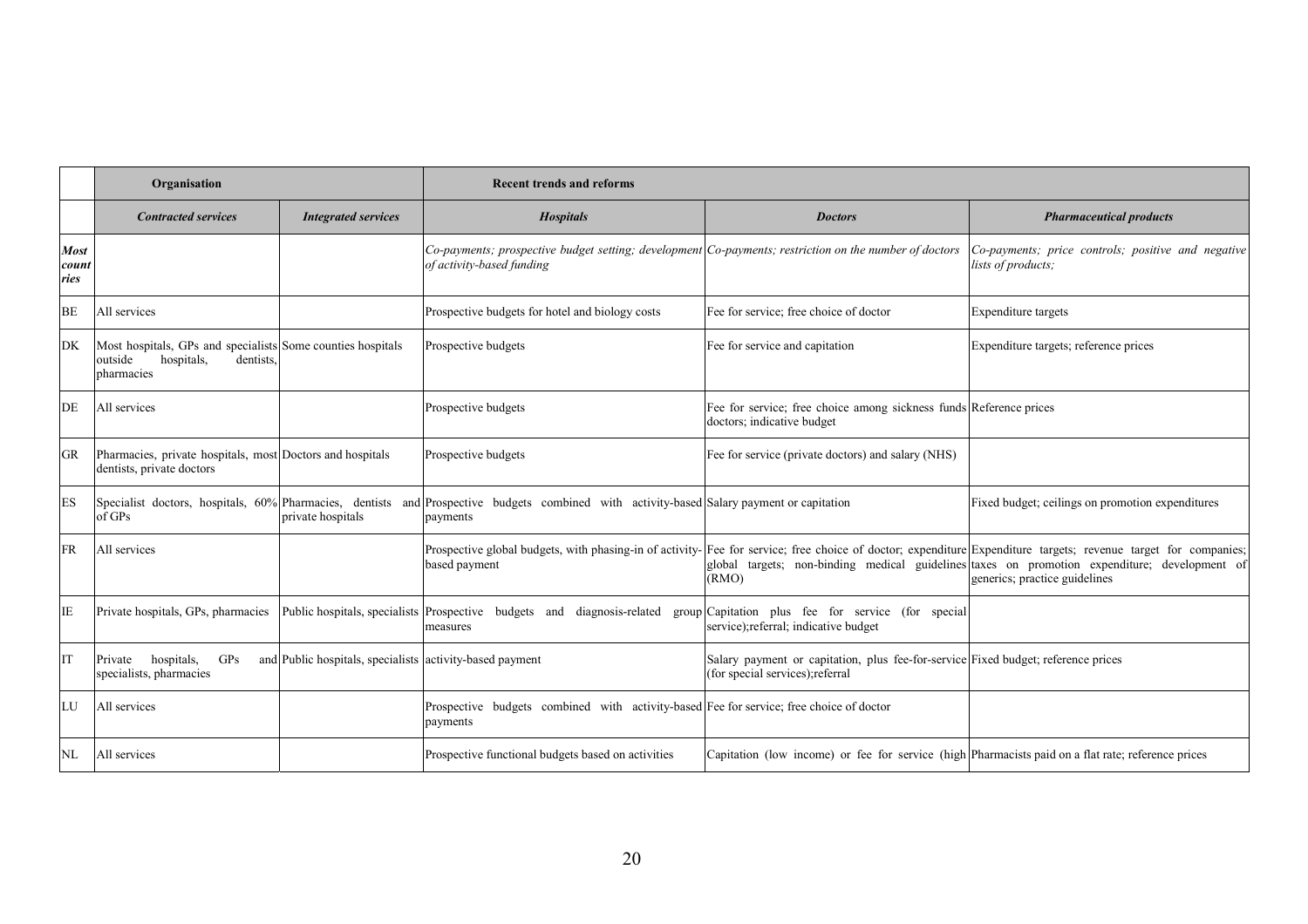|           |                                                                             |                        |                                                                                                                                                                                   | income); referral; prescription auditing;                                                                                     |                                                                                                                                                               |
|-----------|-----------------------------------------------------------------------------|------------------------|-----------------------------------------------------------------------------------------------------------------------------------------------------------------------------------|-------------------------------------------------------------------------------------------------------------------------------|---------------------------------------------------------------------------------------------------------------------------------------------------------------|
| AT        | All services                                                                |                        | Prospective budgets combined with activity-based Fee-for-service combined with capitation; free<br>payments                                                                       | choice among sickness funds doctors                                                                                           |                                                                                                                                                               |
| PT        | areas, pharmacies, most dentists, public hospitals<br>labs                  |                        | Private hospitals, doctors in rural GPs, some specialists, Prospective global budgets based on activities                                                                         | Salary; referral                                                                                                              |                                                                                                                                                               |
| FI        | pharmacies,<br>Hospitals,<br>outpatient care                                | private Health centres | Purchasing of packages of hospital services, phasing-in Salary payment or capitation; referral<br>of DRG-based prices                                                             |                                                                                                                               |                                                                                                                                                               |
| <b>SE</b> | Hospitals, pharmacies,<br>hospitals, dentists                               | dentists               | private Health centres, pharmacies, Prospective payments based on DRGs, complemented Salary payment; fee for service for private doctors<br>by price, volume and quality controls |                                                                                                                               | Reference prices; taxes on promotion expenditure                                                                                                              |
| <b>UK</b> | Public hospitals, GPs, most dentists, Community care services<br>pharmacies |                        | and provider                                                                                                                                                                      | capitation for first-contract doctors; referral; profit control; ceilings on promotion expenditures<br>prescription auditing; | Activity-related annual contracts between purchaser Fixed budgets (fundholding GPs);salary payment or Pharmacists paid on a flat rate; promotion of generics; |

**Source**: *Health care & Cost Containment in the EU,* op.cit.; European Commission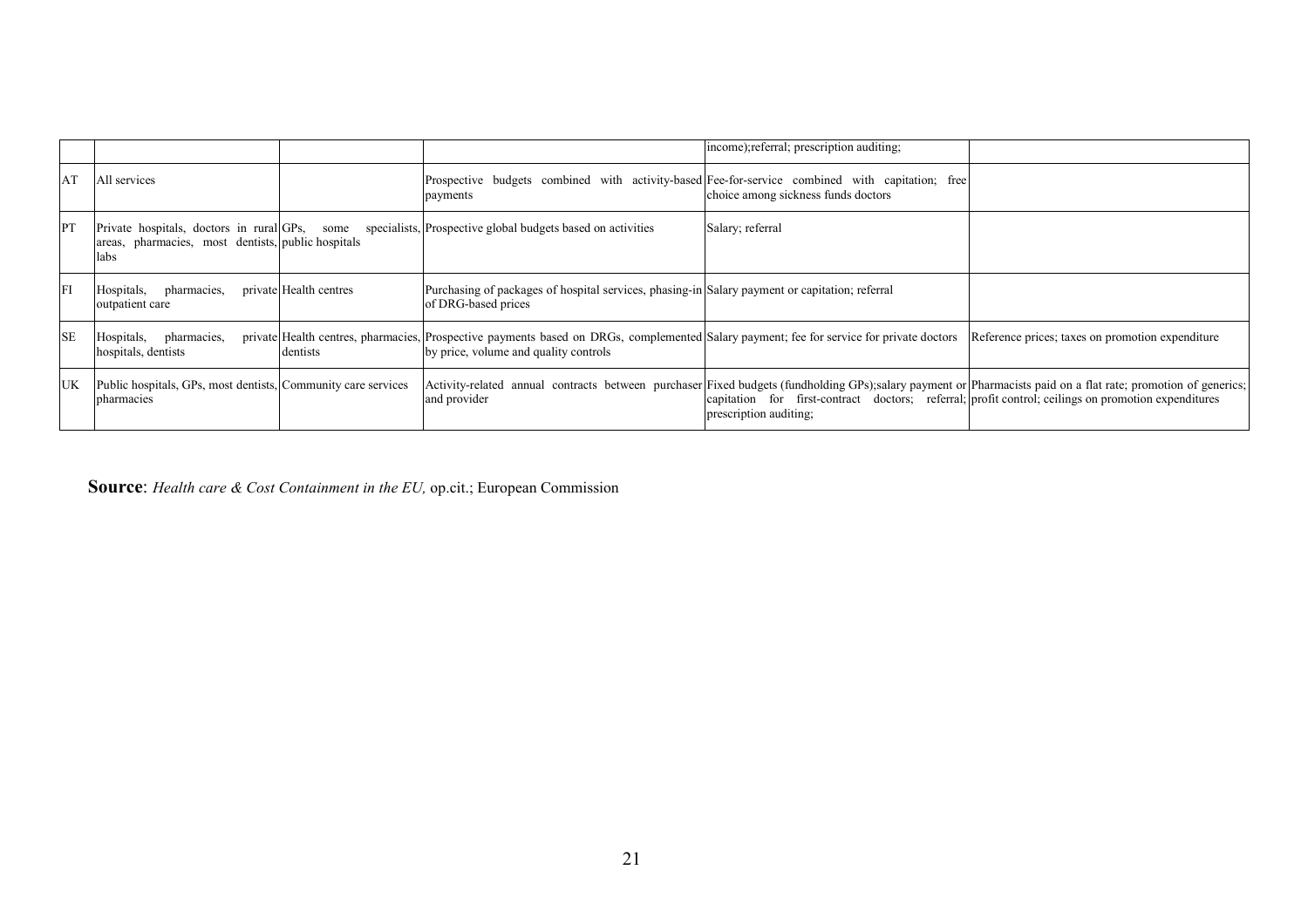